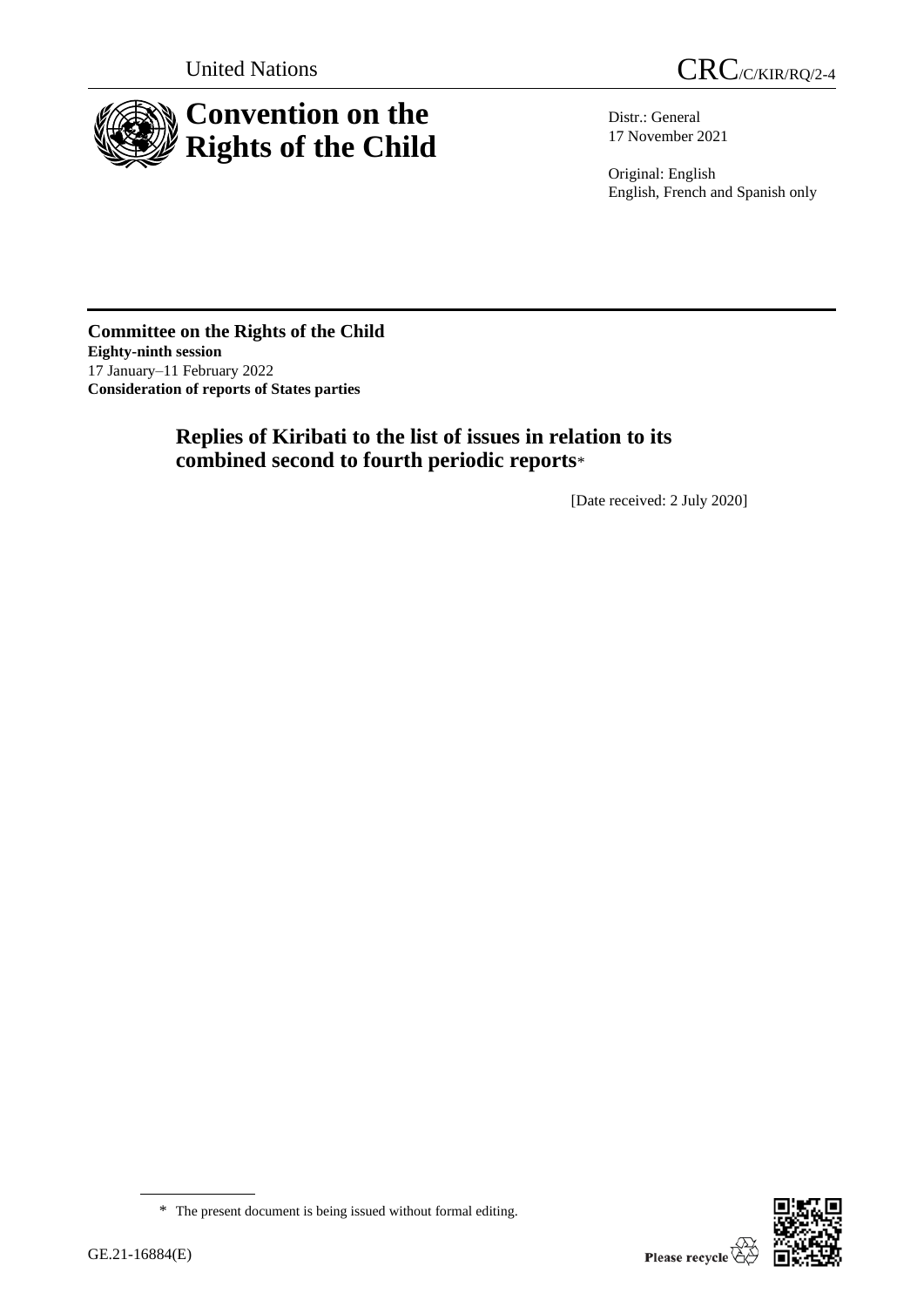# **Part I**

## **Reply to the questions raised in the list of issues of the combined second to fourth periodic reports of Kiribati (CRC/C/KIR/Q/2-4)**

## **Reply to the issue raised in paragraph 1 (a)**

1. The definition of child exists in various legislation including the Juvenile Justice Act (JJ) 2015, the Children Young People and Family Welfare Act (CPYFW) 2013, the Education Act, Police Powers and Duties Act 2008, Marriage Ordinance Cap 52 (and by consequential amendment from the CYPFW Act), and Prisons Ordinance Cap 77. All of the abovementioned laws define child as a person under 18 years consistent with the CRC.

## **Reply to the issue raised in paragraph 1 (b)**

2. The Human Rights Division (HRD) under the Ministry of Justice (MOJ) is currently in the early stages of developing a National Action Plan for Human Rights in Kiribati which will take onboard the implementation of CRC and other ratified UN Human Rights Conventions as well as the recommendations from the Universal Periodic Review (UPR).

3. Currently, the following policies and action plans exist to guide government implementation on the UN Human Rights Treaties:

(a) The Kiribati National Disability Policy and Action Plan 2018–2021 (KNDP) provides the framework to guide the work of all stakeholders in implementing the CRPD;

(b) The National Policy for Gender Equality and Women's Development 2019– 2022 (GEWD);

(c) The Youth Division works towards improving and enhancing the development status and general welfare of the youth and children in relation to the CRC by implementing the Kiribati National Youth Policy and National Action Plan 20182022 (KNYP & NAP).

## **Reply to the issue raised in paragraph 1 (c)**

4. The Kiribati Police Service (KPS) has a centralized and improved database managed by the Crime Statistics Office receiving daily crime return from stations on the capital and from outer islands. This system has reduced duplication of work and is very useful for extracting a wider range of information than previously available.

5. The Ministry of Employment and Human Resources (MEHR) is currently working with IOM to develop a labour database that will encompass all employment information in Kiribati. This database will also ensure that information for all businesses across Kiribati are included. Recent amendments to the labour legislation will enable regulators to develop regulations empowering inspectors in combatting child exploitations and all worst forms of child labour.

6. The first ever Multiple Indicator Cluster Survey (MICS) was conducted in Kiribati in 2018. This survey is called the Kiribati Social Development Indicator Survey (KSDIS) and it generates statistical data and information on the livelihoods of women, men and children ages 17 and under, based on MICS framework with additional modules from the Demographic and Health Survey (DHS).

## **Reply to the issue raised in paragraph 2**

7. The Social Welfare Division (SWD) is the main implementer of children welfare improvement programs and is coordinating the following welfare services:

- Provision of Counselling services (Online and Face to Face);
- Provision of Care and Protection Policy to address Child abuse and family cases;
- Positive Parenting Programmes;
- Family and Child Protection Unit to deal with family and children issues;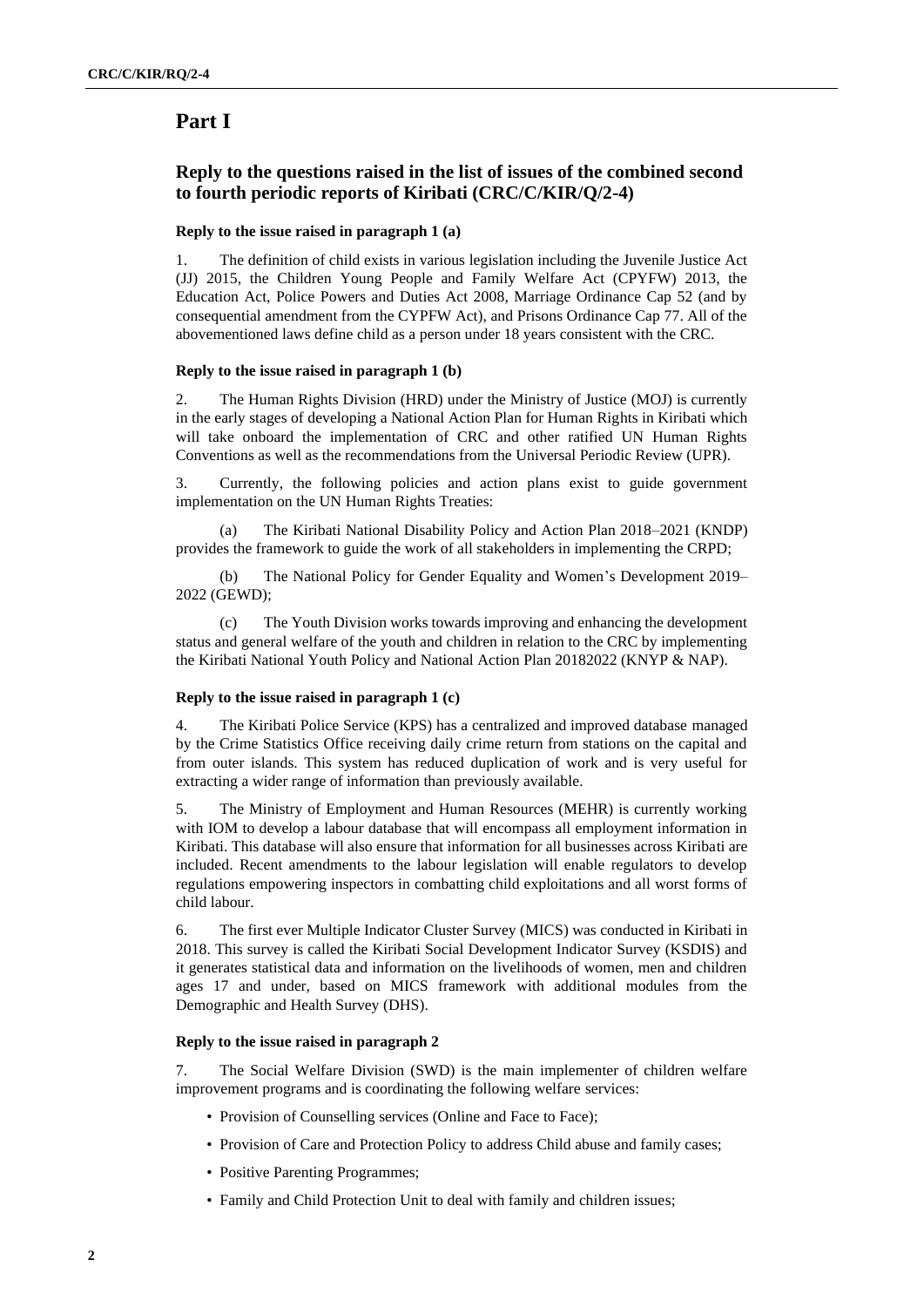- Provision of Community Impact Assessment for the Parole Board;
- School fee for students whose parent(s) are deceased or living with a disability (underprivileged);
- Kiribati Disability Support Allowance (KDSA) Ages 6–64 yrs.

8. The SWD is working in collaboration with Kiribati Women, Children and Support Centre (KWCSC) to ensure that women and girls have access to justice. Child protection referral pathway is being developed and will be coordinated through a Child Protection Working Group with hope that endorsement will be made in the near future. Child Protection Working Group will be comprised of key actors contributing to the provision of guidance to children in need of care and protection, and those needing immediate assistance including KPS, Ministry of Education (MOE), Office of Public Legal Service (OPLS), SWD, MHMS, MEHR, as well as Communities and NGOs.

9. The Youth Division under the MWYSSA has the core responsibilities of developing, coordinating and managing all youth related programs, initiating and conducting youth training programs at island and national levels, provide technical assistance to NGOs with youth related programs, and representing Kiribati at international and regional meetings. In addition, the Division is responsible for coordinating, monitoring and overseeing implementation of the KNYP & NAP across all government ministries, NGOs, including churches, youth organizations and other stakeholders throughout Kiribati.

10. Under the KNYP & NAP the Youth Division engages collaboratively with line ministries, youth stakeholders, FBOs and civil society to:

- Determine key activities under relevant policy areas and strategies;
- Seek funding to implement the commitments in the NAP which should be incorporated into development strategies and go through regular budget allocation processes of government or donor assistance proposals for NGOs, and to identify funding gaps;
- Implement activities in the NAP within regular stakeholder programs to advance capacity development for young people;
- Contribute to monitoring and reporting, policy reviews and evaluations.

11. It also engages with regional and international development and donor agencies. This is because existing budgetary limitations results in funding gaps in the implementation of activities in relation to areas of capacity building or where technical assistance is required. The role of the development partners is to:

- Provide technical support in their areas of expertise relevant to the KNYP;
- Ensure that country and regional youth related programs/activities are consistent with the KNYP;
- Strengthen linkages between regional support mechanisms and strategies and the national bodies, especially with regard to the Pacific Youth Strategy, Pacific Plan, Pacific Youth Council and others.

#### **Reply to the issue raised in paragraph 2 (a)**

12. Currently, there is no specific budget line for children. Refer to tables under question 12 which reflected the budget and identified activities and Government's commitment to support children program/activities.

#### **Reply to the issue raised in paragraph 2 (b)**

13. The budget formulation was done by respective line ministries and submitted to National Economic Planning Office (NEPO) for analysis and consolidation. Within the budget calendar and as part of the National Budget process, budget interview is carried out between Budget Committee and line ministries. Committee members also includes NGO and Church representatives. The State budget is extensively debated in Parliament.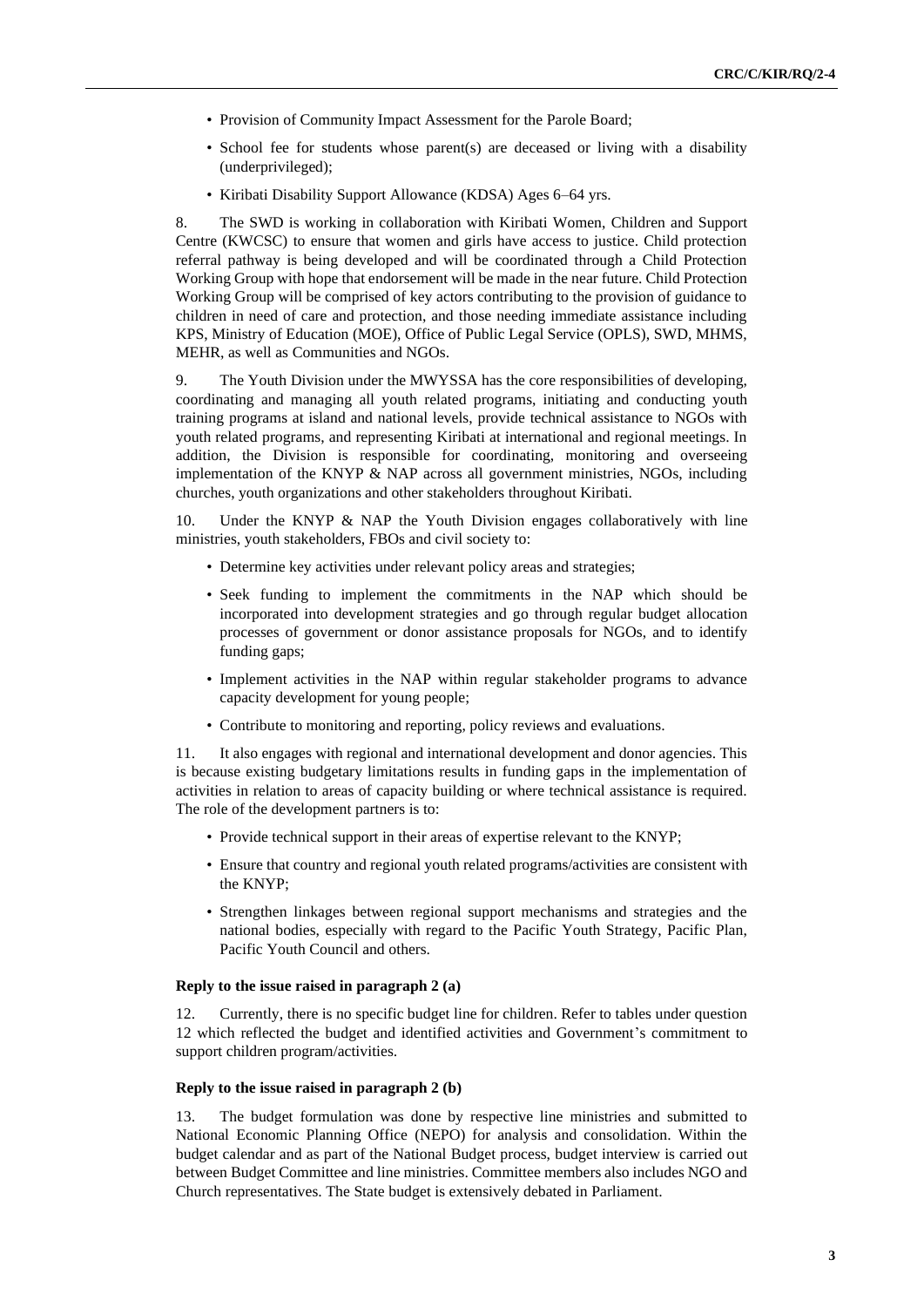#### **Reply to the issue raised in paragraph 3**

14. The MOJ has received the draft report of the national scoping mission for the establishment of a National Human Rights Institution in Kiribati from its technical partners (SPC – RRRT, APF and OHCHR). The draft report is being finalized and scheduled to be available after the presidential elections in June 2020.

#### **Reply to the issue raised in paragraph 4 (a)**

15. Working under MWYSSA, the Women Development Division (WDD) awareness and training on Gender & Sex plus Eliminating Sexual and Gender Based Violence (ESGBV) programs are tools to provide primary and secondary prevention where not only women but vulnerable groups like children and people with disability, are targeted. These programmes work with communities, head of churches, island elders and key line ministries to oversee how these prevention programmes are effective in eliminating all sort of discrimination affecting vulnerable people.

16. The new GEWD acknowledges men and women's shared roles and responsibilities in achieving peace and the progress of their own families, communities, islands, and Kiribati as a whole. The policy recognizes that, in addition to women, there are population groups who are particularly vulnerable to not accessing opportunities and human rights which include young women and men, and people with disabilities.

17. One of its priority, Gender Mainstreaming will cater for gender issues and working with ministries and communities to find out where the gaps are and how to address them ensuring everyone is included especially women of all ages and people with disabilities. However, the policy implementation plan is still in progress with consultations conducted between the ministry and its key stakeholders including NGOs to identify the roles of each party and to ensure inclusivity in the plan.

18. To ensure the greatest impact, the KNYP & NAP targets specific strategies to various group of youth who face marginalization and are at highest risk of being excluded from community opportunities and resources. These include:

- Young Women Issues of significance to young women are sexual and reproductive health, mental health, substance abuse, gender-based violence, employment and livelihood opportunities;
- Young Men Challenges related to sexual and reproductive health, mental health, accidental injury, substance abuse, education, employment and livelihood attainment; and crime;
- Youth with Disabilities Dedicated attention is required to ensure all youth can genuinely and equally access the existing educational and vocational opportunities and are enabled to transition to employment and income generating opportunities after formal schooling;
- Unemployed youth Employment and livelihood development strategies need to target the different strengths and stages of unemployed youth;
- Youth in Rural Areas Issues in particular include isolation, lack of access to education, lack of exposure to civic participation etc;
- Youth at Risk Some people are vulnerable for reasons associated with STIs/HIV, their mental health and are at risk of self-harm including suicide; some are at risk of exploitation and abuse including those working in the sex trade; others are at risk within their family or through early unplanned pregnancy.

19. ESGBV program is dealt with more extensively through the ESGBV Policy and NAP 201–2021 and its Shared Implementation Plan. ESGBV project conducts awareness raising campaigns through its 16 days of activism every November and has produced local IEC materials on domestic violence.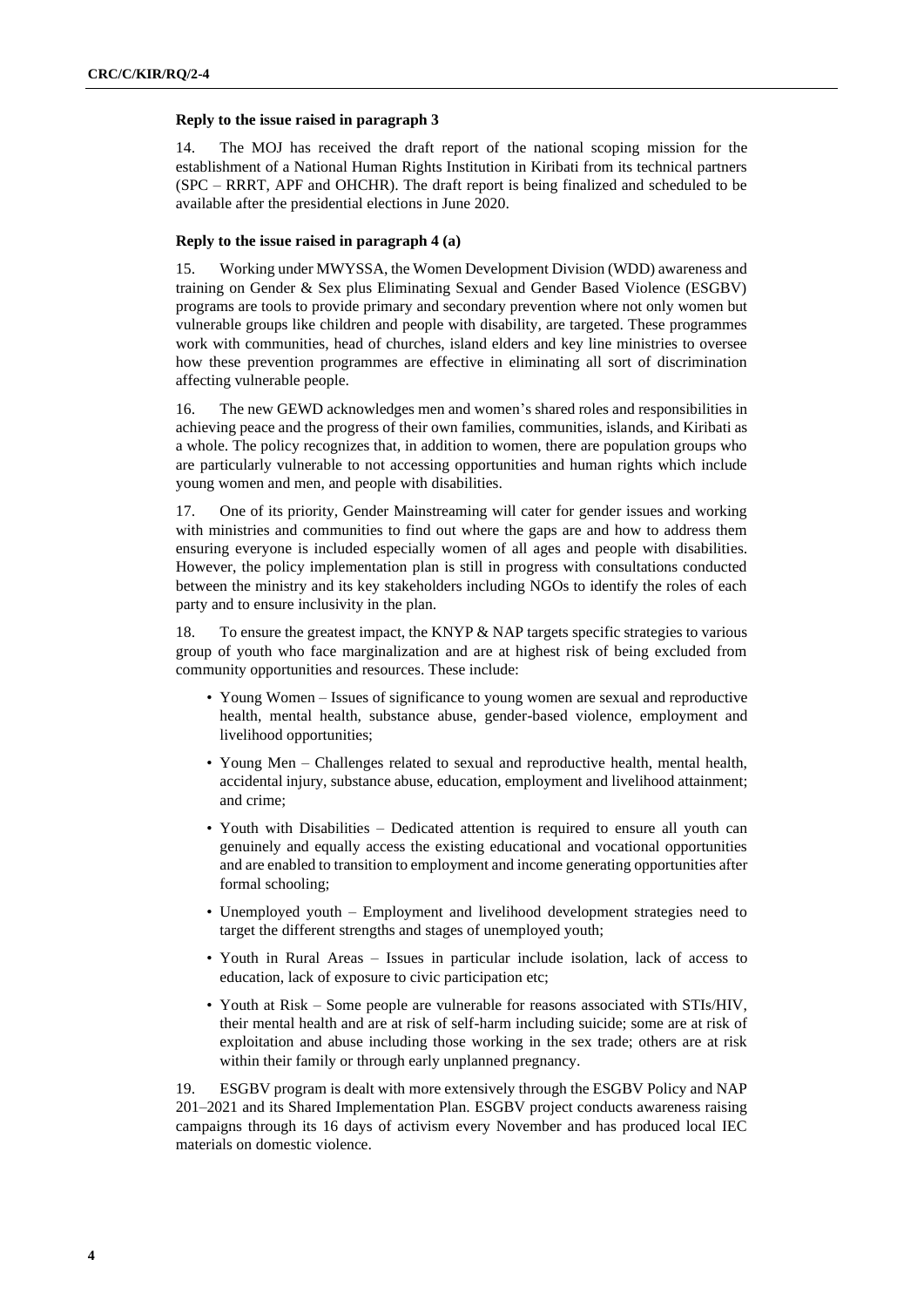#### **Reply to the issue raised in paragraph 4 (b)**

20. In judicial proceedings, both the High Court Judges and Magistrates are fully aware the principle of the best interest of the child is the primary consideration under the law when determining the case of children.

21. It is protocol with the Correctional Services under MOJ that children received in custody must undergo medical check-ups on first admission. They are provided with clothing, foods and shelter and they are allowed to do exercises, and be visited by families, etc. They are also given assistance of a legal advisor should they wish to make an appeal or other legal matters. While serving their sentence in prison, they must undergo rehabilitation programs provided.

22. Section 5 of the Education Act clearly stipulates that persons or body with functions under this Act must regard the best interests of the child as the paramount consideration. This is clearly illustrated in s32 of the Act which stipulates that the principal must comply with prescribed health and safety standards and to ensure the school environment is clean, well maintained, safe and secure. The Act also provides guidelines for applying disciplinary actions (s38) which must be administered in a manner that is non-discriminatory and consistent with a student's human dignity and other rights; disciplinary procedures must be consistent, clear and fair; the student must be afforded the right to be heard; suspension or expulsion from the school should be considered a measure of last resort and; corporal punishment is prohibited.

23. Additionally, the ECCE Act and Education Act provides for free, compulsory, and inclusive education. This is implemented by providing government grants for school fee subsidy at senior secondary levels (form 4–6); school rations for free stationeries to students at primary and Junior Secondary School (JSS) levels, free curriculum materials and resources to all students in primary and JSS. Other measures include:

(a) On-going capacity building to teachers on inclusion and gender in education including Social Citizenship Education; curriculum and assessment procedures, and the provision of free resources;

- (b) A Students Behaviour Management and Discipline policy;
- (c) Child Safety in School Policy;

(d) On-going research on issues in schools such as school bullying, boys dropping out as well as declining of boys' performance to inform education policies and procedures;

(e) National Curriculum and Assessment Framework based on principles of inclusive education.

24. Moreover, it has been noted that young girls with disabilities are more likely to give birth at an earlier age than those without disabilities. Furthermore, there is concerned whether their children have been allowed to remain with their biological mothers or have been forcibly removed on the presumption of it being the best for both the child and the young mother (Kiribati Disability Monograph 2015). There still needs to be a research to be made to explore this issue further and its impacts on both the child and mother.

#### **Reply to the issue raised in paragraph 4 (c)**

25. MWYSSA have not yet done specialized training on CRC to all concerned government professionals, however, over the years there have been training on specific articles of CRC, and CEDAW, that have been translated into domestic laws and policies such as workshops with Police officers, MOE, the Ministry of Health and Medical Services (MHMS) and other departments implementing different rights under the CRC.

#### **Reply to the issue raised in paragraph 4 (d)**

26. Although youth engaging in traditional leadership and decision-making settings (mwaneaba system) is still a barrier on most islands, it is current practice in nationwide consultations for new programs or policies to have youths' organizations representatives consulted, where applicable. There is also an annual Youths Parliament session on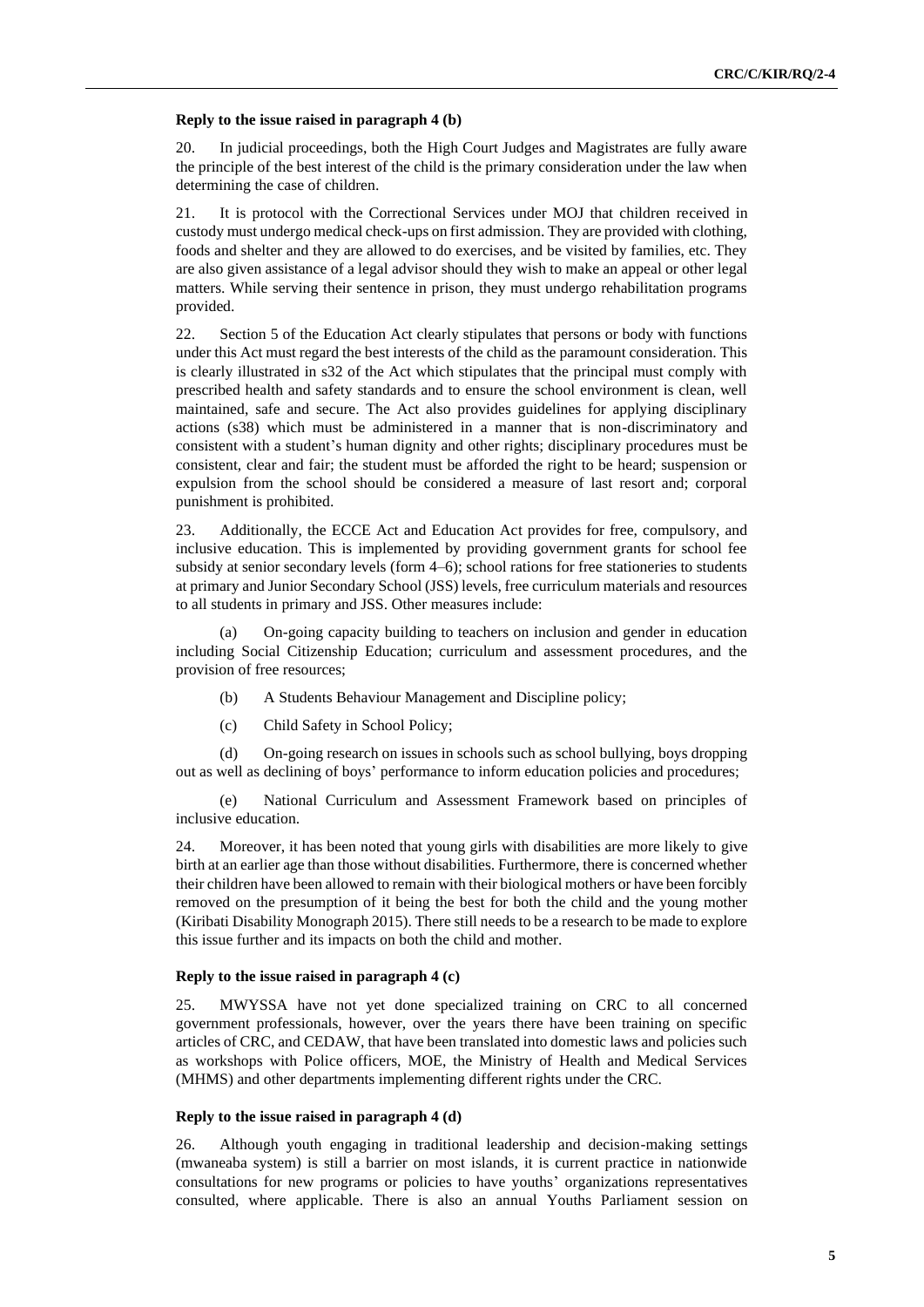Commonwealth Day comprised of junior, senior, and tertiary institutions representatives debating on national issues aired on the national radio and TV. Youths and Children's Day is celebrated annually in August.

27. A project was launched in November 2019 called the U-Report. U-Report is a global platform connecting people around the world to engage with and to voice out their concern regarding social issues they experience. Resulting from the need for better data collection on child protection issues from young people, the program is supported by UNICEF and uses technology such as text messaging and social media chatrooms to gather views and concerns from young people. The program works by registering a U-Reporter on the relevant social media platform or via SMS, a series of questions are answered and reviewed by UNICEF, analysing the captured issues and referring them to concerned organizations and service providers for action.

## **Reply to the issue raised in paragraph 5 (a)**

28. The Civil Registration Office (CRO) under MOJ have undertaken a number of mobile birth registration campaigns in previous years to ensure their services reach the population living in the rural areas to register children and adults of all ages who have never been registered. The most recent mobile birth registration was rolled out in 2019 and continues this year. The mobile registration campaign was also an opportunity to issue out birth certificates free of charge.

29. The most recent island to be visited was Maiana and the next two islands to be visited soon is Marakei and Abaiang in the north, and the visit will be financially supported by UNICEF through the Child Protection Programme same as before.

30. The provision of equipment to the outer island councils (such as laptops) to Assistant Social Welfare Officers (ASWOs) to assist in their civil registrations has helped improve registration in the rural areas and increase completed and timely reporting to the main office in the capital, resulting in accurate and reliable information given by parents/informants.

31. Moreover, the CRO has placed a registration officer at the Obstetric Ward at the Tungaru Central Hospital to ensure birth registration services are made available and convenient to parents before they are discharged. This has further contributed to accurate data and on-time registration.

32. The KSDIS reported that nine in every ten children aged 5 and under had their birth registered. And 59% of children under age 5 whose births are registered stated to have a birth certificate.

#### **Reply to the issue raised in paragraph 5 (b)**

33. A good coverage of public awareness was conducted during the mobile birth registration campaigns and a wide dissemination of information leaflets on the value and importance of birth registration.

34. Public awareness on birth registration is also conducted annually during the MOJ's anniversary program and occasionally over the national radio sponsored quiz program called *Te Nimaua Akea*.

#### **Reply to the issue raised in paragraph 5 (c)**

35. The Civil Registration Office encourages and accepts registration for all children regardless of whether the mother is married or not. For unmarried parents, there is an acknowledgement form where the father counter-signs to have his name entered in the child's birth records.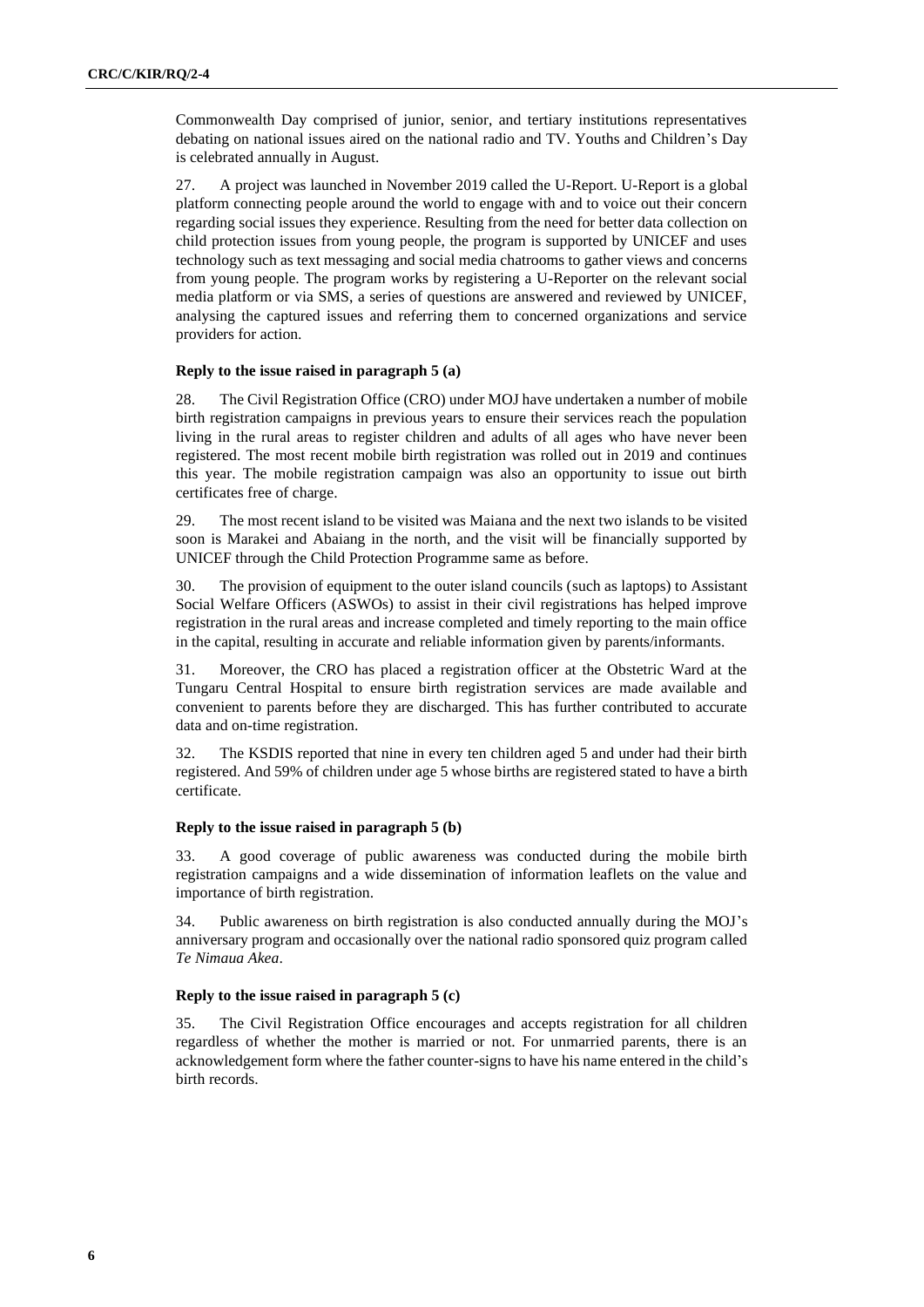| Particulars  | Number of children |
|--------------|--------------------|
| Married      | 5 8 0 1            |
| Not stated   | 1 4 0 9            |
| Unmarried    | 3 9 9 3            |
| <b>Total</b> | 11 203             |

## Table 1 (a) **Number of children born to married and unmarried parents (2017–2019)**

#### Table 1 (b)

#### **Number of children registered with father's name (2017–2019)**

| Sex          | Father's name unstated | Father's name stated | Total     |
|--------------|------------------------|----------------------|-----------|
| Female       | 748                    | 4 807                | 5 5 5 5 5 |
| Male         | 854                    | 4 6 3 9              | 5493      |
| Not stated   | 100                    | 82                   | 183       |
| <b>Total</b> | 1702                   | 9 5 2 8              | 11 230    |

#### **Reply to the issue raised in paragraph 5 (d)**

36. The Citizenship Unit under MOJ has taken into consideration the amendment of the Citizenship Ordinance 1979 with the review still in its early stages, partnering with UNICEF and other government stakeholders.

37. Since 2017, the Citizenship Unit has received 19 cases of application, for children born overseas to foreign fathers, to acquire the citizenship of their I-Kiribati mothers. Out of the 19 cases, 3 are pending while the rest have been approved.

#### **Reply to the issue raised in paragraph 6 (a)**

38. Although the Penal Code in s226(4) allowed parent, teacher or other person to administer reasonable punishment to a child they have lawful control of, corporal punishment has been explicitly prohibited in other legislation. For instance, s38(e) of the Education Act 2013 prohibits corporal punishment as a form of discipline in schools. Similarly, the Early Childhood and Education Act (ECCE) 2017 prohibits corporal punishment as disciplinary and punishment measures by the approved providers (s48). The JJ Act 2015 under s22 repealed s26 of the Magistrates' Court Ordinance Cap 52 which had allowed a magistrate to lawfully impose corporal punishment in the form of a specific number of strokes of a cane as punishment for a boy child's crimes.

39. Furthermore, children are protected from inflicted physical pain in the CYPFW 2013 which defines a child in need of protection as one who is subjected or at risk of physical abuse and s2 defined physical abuse as an act of violence or maltreatment that results in physical wound or injury.

#### **Reply to the issue raised in paragraph 6 (b)**

40. WDD coordinates ESGBV programmes in Kiribati and they are monitored through the ESGBV taskforce, and smaller monitoring and work committees such as the Safenet Committee and Case Management Review Committee.

41. Through this programme, the Safenet project has set up a database on domestic violence cases collecting data from Safenet frontline service providers for ESGBV such as KPS, MHMS, SWD, Crisis Centre and the KWCSC. In addition, Safenet has created a network to ensure safety of victims/survivors of domestic violence. Furthermore, a case management review committee consisting of the mentioned frontline service providers meet monthly to discuss high risk cases. The direct impact of this is the speed up in dealing with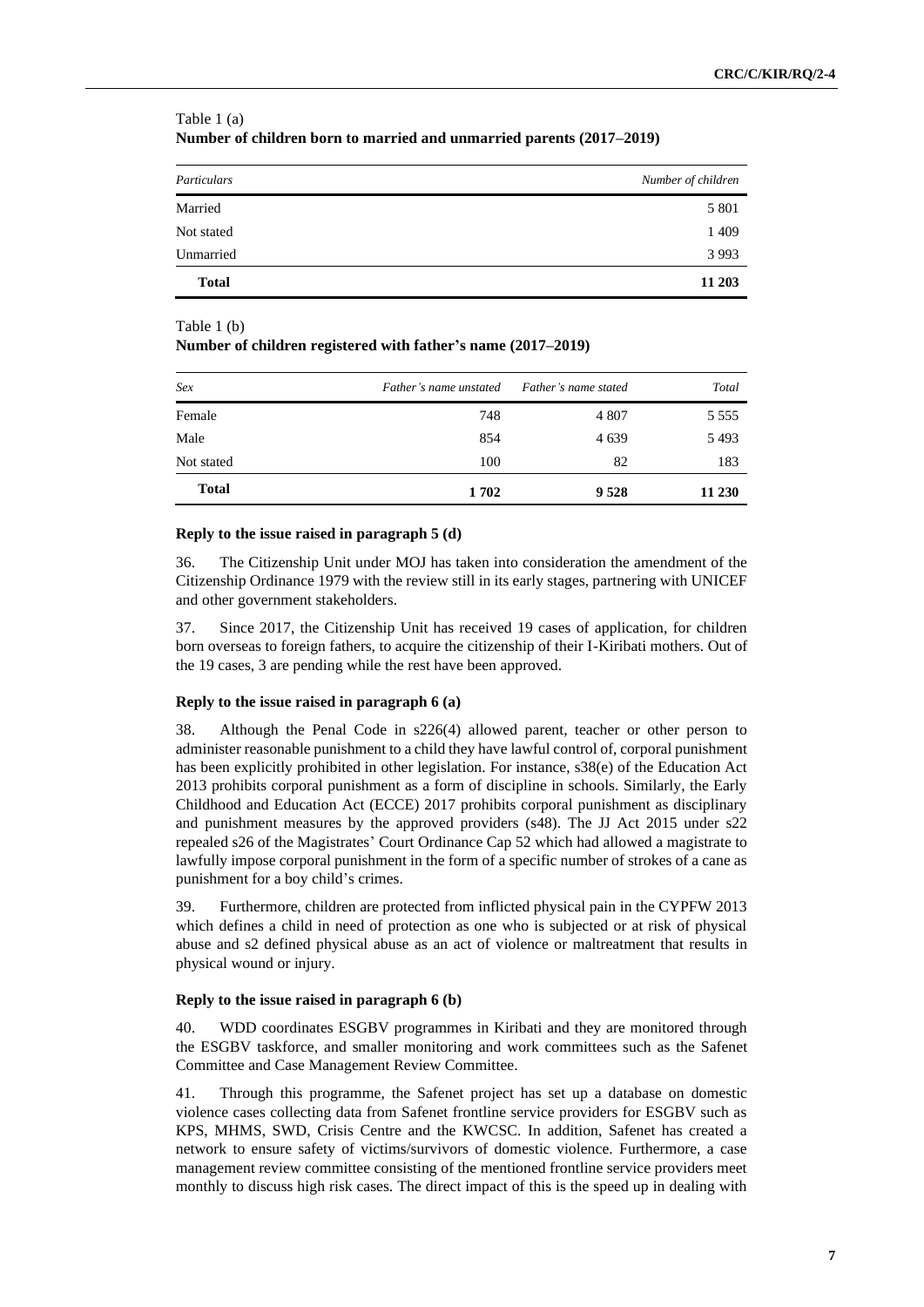these cases in the courts. However, a lot of these cases were not successful in court due to lack of evidence.

#### **Reply to the issue raised in paragraph 6 (c)**

42. Although, there were instances of young women found boarding fishing vessels and apprehended by the police, no concrete data is readily available to back up the reports of underage women boarding fishing vessels. The police cannot lay charges against them as clearance by the inspection boarding party gives green light to anyone to board afterwards. To address this problem, the restriction of boarding a fishing vessel is included in the license permit issued by the Ministry of Fisheries and Marine Resources Development (MFMRD) to the Master or Operator of fishing vessels. The license conditioned that the Master or Operator of the ship must ensure, by recruiting a local security guard, that no one shall board the ship while in port at all times with the exception of an authorized officer defined in the Fisheries Act 2010.

43. The ECCE under s48 protects children from exploitation and harassment by approved providers. The provision of rape and other sexual assault offences under the Penal Code have been amended and replaced with new provisions under the Penal Code (Amendment) Act 2017. These amendments include sexual intercourse, indecent assault or indecent behaviour by persons in a position of trust to the victim. A person in a position of trust is defined as that person holding a position of authority over the victim or the victim is dependent in any way on the offender. Other amendments include incest offences, with rape and attempted rape offences being replaced by unlawful sexual intercourse, and a wider definition of sexual intercourse that is gender-neutral and broadens the traditional concept of penile penetration. These amendments were also made to complement the broad definition of sexual assault under the Family Peace Act 2014 (FPA) that forms part of the domestic violence offence.

44. Kiribati acceded to both the Optional Protocol to the Convention on the Rights of the Child on the involvement of children in armed conflict on 16 September 2015, and the Optional Protocol to the Convention on the Rights of the Child on the sale of children child prostitution and child pornography.

## **Reply to the issue raised in paragraph 6 (d)**

45. The Domestic Violence Child Protection and Sexual Offences Unit (DCSU) under the KPS has a 24-hour operation and their protection services include a comfort lounge that is used as an immediate measure to house victims of sexual and domestic violence abuses. The comfort lounge provides shelter overnight and victims/survivors are escorted to Social Welfare or the hospital when there is a need.

46. For domestic violence cases the police may issue a Police Protection Order as stipulated in the FPA or restraining order for non-domestic sexual offence cases as immediate protection and prevention of victimization of survivors.

#### **Reply to the issue raised in paragraph 6 (e)**

47. The DCSU's comfort lounge is located in the KPS compound in a separate and secured building, it is used to accommodate victims temporarily while their safety is being secured. There have been cases when safe houses were not readily available to board the survivors and they continue to stay at the comfort lounge under the protection of the DSCU financially supported through the Victim Support Fund until the time a safe house is located, or when a relative takes them in, or it is safe for them to return home.

48. The KWCSC is an independent NGO providing professional counselling and legal advice to survivors of domestic violence. They also provide shelter for victims in their secured private premises.

#### **Reply to the issue raised in paragraph 6 (f)**

49. The GEWD identifies Stronger Informed Families as its third key priority area, and recognizes the significant occurrences of violence against women and children and therefore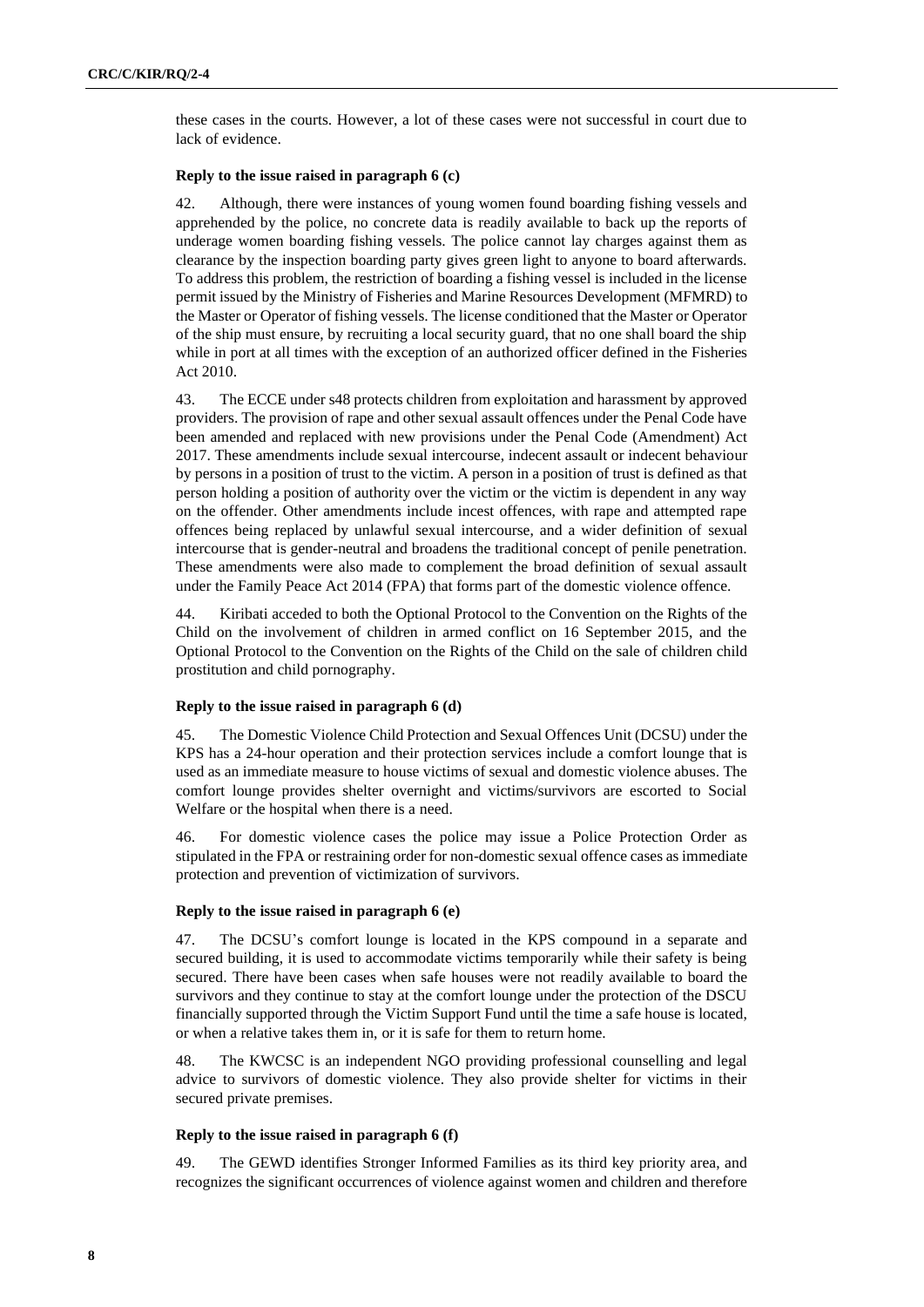sets the elimination of violence against women and children as the fourth priority. Some proposed actions under this policy include:

- Conducting YES I DO Program with Community and Church Based Organization;
- Family laws and Policies Awareness programs;
- Conduct Positive Parenting Program;
- Face to face school counselling programs.

50. Strengthening Peaceful Villages (SPV) is a 4-year project within MWYSSA working with communities on Teinainano Urban Council (TUC) and Betio Town Council (BTC) to mobilise community effort in reducing domestic violence in their communities. The baseline survey took place in February 2018. The date for midline survey is yet to be released, but tentative later in 2020.

51. The SWD facilitates the YES I DO program (which stands for Young Couples, Empowerment, Strategies, Inspired for Development Opportunities). It is designed to help young couples understand marriage life, promoting gender equality in the home, positive parenting methods to reduce or eliminate the use of corporal punishment in homes, to recognize that there are alternative ways of disciplining a child. It is created to help build stronger and nurturing homes for children to grow up in (SWD has dealt with cases of child maintenance which results from the increasing number of separation and divorce). According to SWD database, there are 393 participants in total and with 64% men and 36% women attended from 2018 to 2019. At every new session, pre- and post-tests are facilitated to understand the level of understanding of the participants. It is reported that on a scale of 1 to 9 the majority indicated poor understanding (1 and 2), however, at the end of the workshops most indicated better understanding and more confidence (8 and 9) in the areas of human rights, FPA, positive parenting methods, domestic violence, financial literacy, self-reliance.

#### **Reply to the issue raised in paragraph 7**

52. The Child Support Fund is still being finalized and considered by Cabinet.

#### **Reply to the issue raised in paragraph 7 (a)**

- 53. The MHMS have carried out the following measures:
	- Policies Development:
		- Guidelines and training manual;
		- Integrated Management of Childhood Illness Policy Framework;
		- Expanded Immunization Program.
	- Maternal Health:
		- Support functionality of National Maternal Perinatal, Delivery Surveirence Response (MPDSR) Committee;
		- Conduct workshops with Principal Nursing Officers (PNOs), Medical Assistants (MA), Program Managers and other stakeholders to validate piloted MPDSR tool and review of Monthly Consolidated Statistical Report (MS1) tool to include Family Planning and Child Health commodity tracking at health facility and hospitals;
		- And many more to list as in the workplan.
	- Child Health:
		- Support Expanded Program on Immunization (EPi) and Essential Vaccine Management (EVM) programme – Salary for 1 cold chain officer and activities;
		- Finalization and launching of costed Multi-Year Plan (cMYP) and costing tool;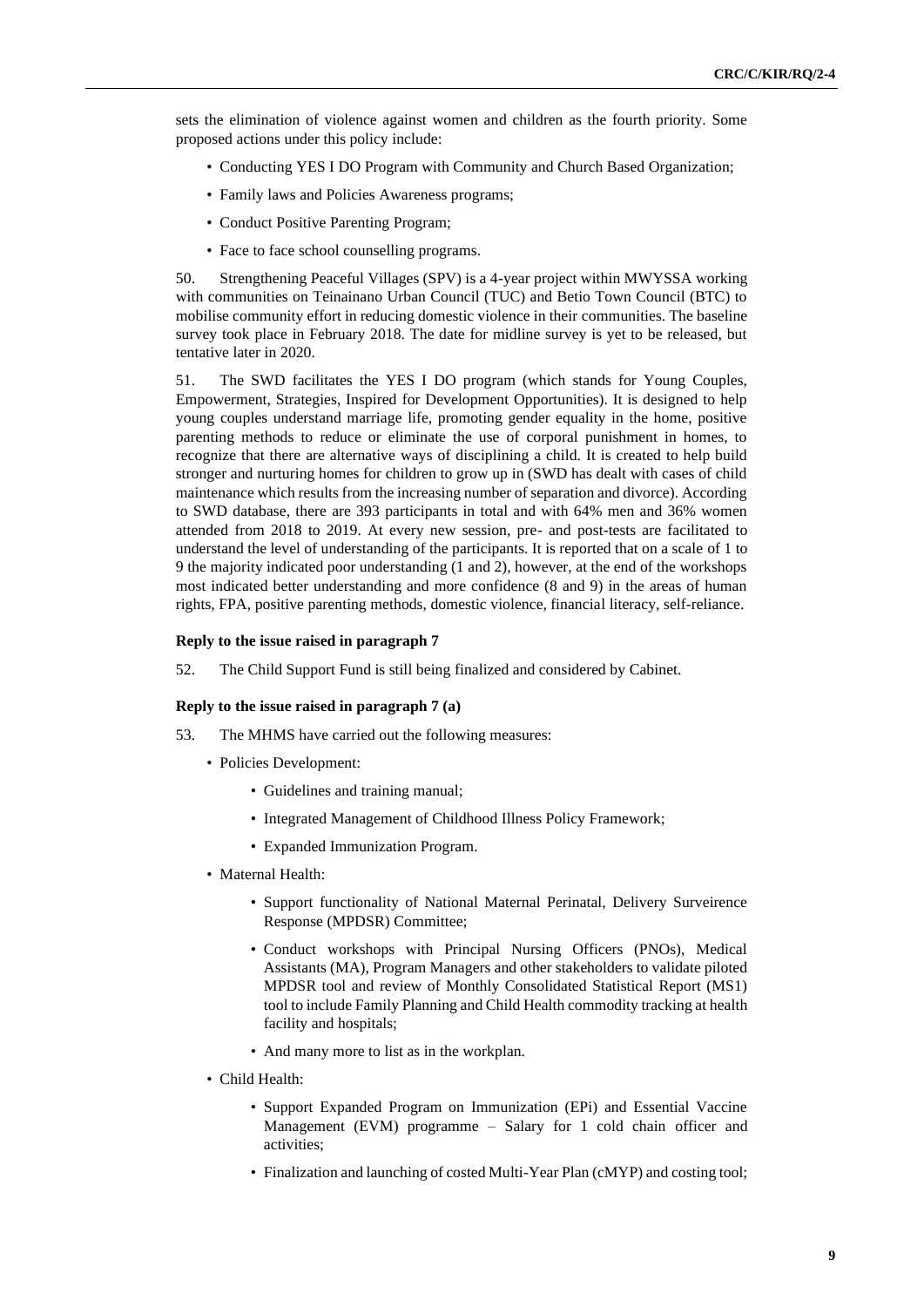- Develop and implement a costed multi-year Integrated Management of Childhood Illness (IMCI) action plan (2019–2023) which will encompass among other things (a)improving case management skills of health staff (b) Improving the health system (c)Improving family and community practices;
- Implementation of 2019 costed IMCI action plan.

#### **Reply to the issue raised in paragraph 7 (b)**

54. The improvement of data monitoring and strengthening the integration of Non-Communicable Diseases (NCD) interventions into primary health care:

- Conduct BMI (Body Mass Index) screening in communities and workplace visited to identify Obese cases (Integrate it with other NCD screening and Health talks);
- Conduct training on Nutrition counselling;
- Adoption of finalized Pacific guidelines for healthy diet and lifestyle;
- Carry out activities towards increasing access of healthy food choices;
- Monitor progress of outreach activities in workplaces and community screened to target adoption of healthy eating habits;
- Rollout, monitor and enforce compliance of school food policy in primary and junior secondary schools;
- Review of School food policy to incorporate pre-schools and to include updated information;
- Agri-production and food nutrition interventions piloted in Junior Secondary Schools and communities;
- Food safety acts and regulations development and enforcement;
- Development of street vendor policy.

#### **Reply to the issue raised in paragraph 7 (c)**

55. The KSDIS reported that adolescent boys are more prone to tobacco and alcohol use than girls in Kiribati, with half the number of boys interviewed have used alcohol in the last month. MHMS plans to strengthen initiatives for alcohol abuse through:

- Review the adequacy of legislation relating to Alcohol in collaboration with Ministry of Justice;
- Support the development of the National Alcohol Abuse Policy;
- Develop and implement community awareness campaigns on Alcohol Abuse.

#### **Reply to the issue raised in paragraph 7 (d)**

56. MHMS aims to improve mental health services through:

- Cross-sectoral efforts to improve mental health programmes and interventions has been implemented through the assistance of WHO & UNICEF;
- Integrated NCD outreach program to follow up mental health cases;
- Strengthening community outreach program on South Tarawa;
- Capacity building for all mental health staff through K-SPEC (Kiribati Safe Practice and Effective Communication);
- Promotion of mental health importance at the workplaces;
- Newly constructed building for dormitory.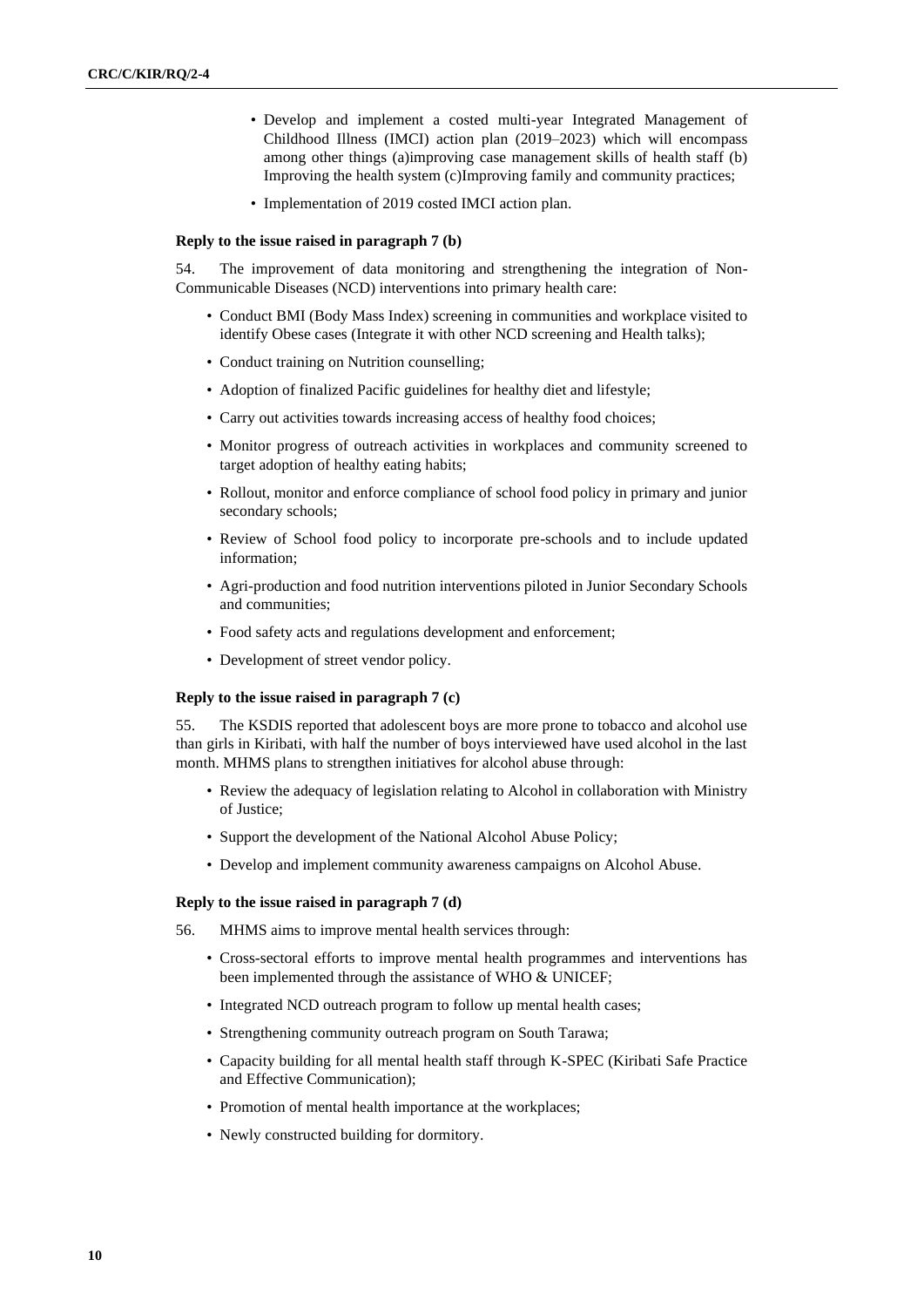#### **Reply to the issue raised in paragraph 7 (e)**

57. For the provision of Sexual Reproduction Health (SRH) education and services and accessibility, the MHMS has provided the following measures:

- Through RMNCAH programs a lot of SRH education and services are offered;
- Support establishment of youth and disability friendly spaces/corners in 3 identified health facilities for integrated youth friendly service provision, including support for young people with disabilities;
- Support validation, endorsement, printing and distribution of the RMNCAH policy Strategy including sustainability of RHCS, with an M&E framework for 2018–2021;
- Monitor and Evaluate progress through RMNCAH Steering Meeting on a monthly basis;
- Provide counselling support and awareness on Healthy Family concepts at the ANC Clinic and Obstetric Ward (male involvement, family planning, breastfeeding, etc).

58. The MOE has integrated age-appropriate education on sexual and reproductive health and rights for all levels of education into the curricula through these topics as covered in the following subjects:

- Healthy Living/Health & PE:
	- Years 1 to 8 WASH program;
	- Year 6 Puberty, Hygiene & Sanitation;
	- Year 7 Personal Health & Safety;
	- Year 8 Sexual Health Risk Factors;
	- Year 9 Physical Growth & Development & SRH;
- Language:
	- Years 5, 6, 7 & 8 readers.

## **Reply to the issue raised in paragraph 7 (f)**

59. To improve access to safe water and proper sanitation for women and girls, in particular those living in rural areas and the outer islands, MISE has the following measures in place:

(a) Outer Island Solar Water Reticulated System – this project improves the access of water outlets for women and girls specially to avoid fetching water from distant sources. This was done by having a shared source of water near 3 to 4 households with taps close by;

(b) Compost Toilets – this does not require water for flushing and the comments from the women and children noted that they no longer need to carry heavy water buckets for flushing as dead leaves/saw dust/ashes are only required for this;

(c) Treatment of Water prior distribution.

#### **Reply to the issue raised in paragraph 8 (a)**

60. To improve retention rates in primary and secondary school, the MOE has taken the following measures:

(a) Improve teaching pedagogies and classroom management strategies to maintain motivation and attendance of students to school by providing on-going Professional Development (CPD) to teachers on new pedagogies, classroom management;

(b) Instructional leadership programme to build the capacity of school leaders to play their roles more effectively in monitoring the performance of teachers, provision of support to areas where teachers need development, on-going monitoring of performance of students to assess impact of effective teaching of teachers;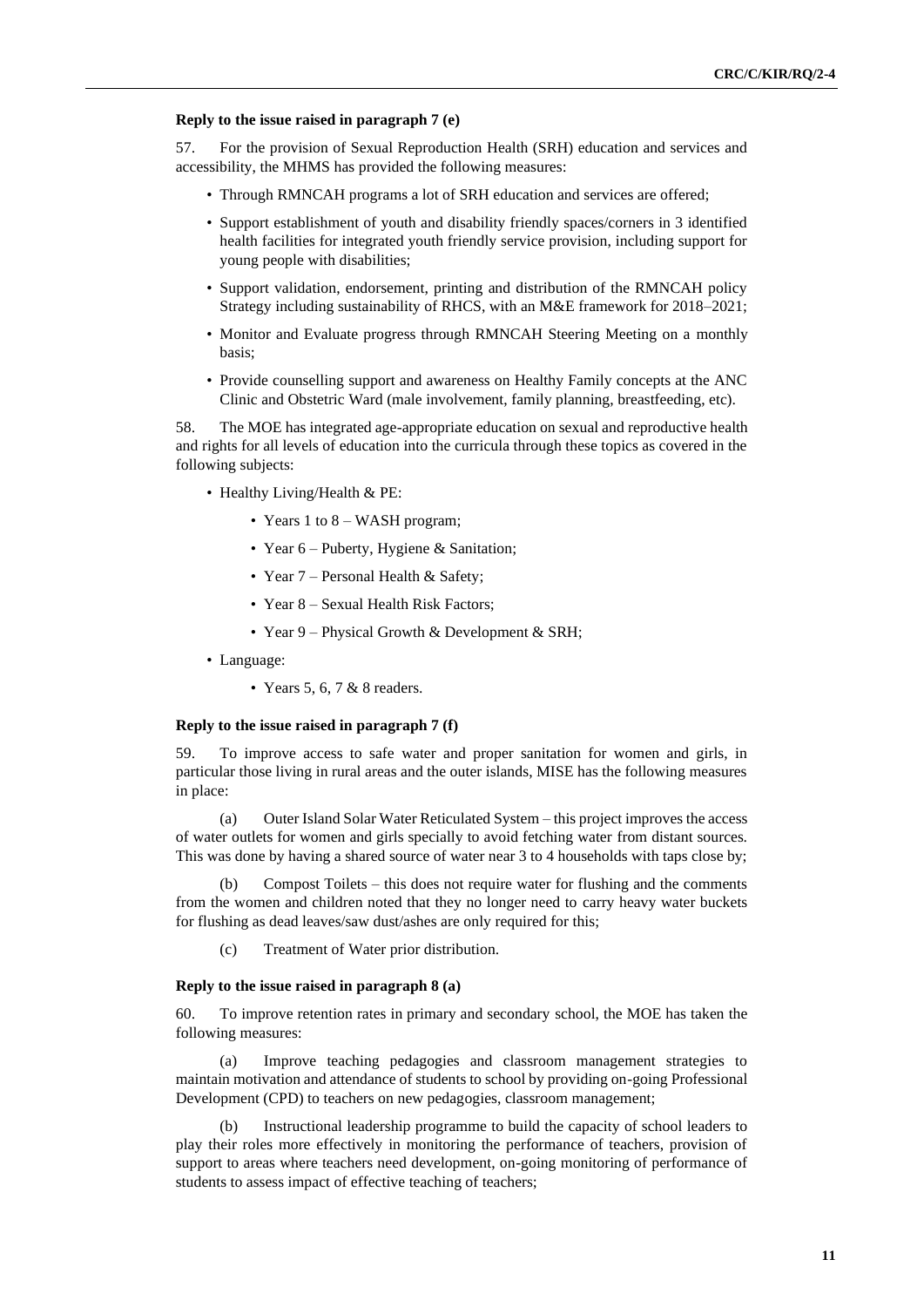(c) Provision of more resources in schools such as textbooks to JSS level, literacy and numeracy teaching and learning tools and aides;

(d) On-going review of the curriculum to address deficiencies and improve the curriculum materials;

(e) On-going monitoring of teachers' performance and attendance as well as assessment of students' performance;

(f) Strengthening school and community or parents' relationship so there is effective communication;

(g) Improvement of policies and effective implementation of policies on teachers' absenteeism or teachers leaves;

(h) Close monitoring of the students' attendance and improve reporting system to parents and guardians;

(i) On-going research on issues that affect retention rates in schools such as boys drop-out rates, bullying in schools and;

Introduction of extra-curricular programs and integration of some TVET in the curriculum to cater for the diverse learning needs of students rather than focusing on academic education only.

#### **Reply to the issue raised in paragraph 8 (b)**

61. Although accessible infrastructure is still a barrier in the country, work on accessible buildings and other facilities are underway, for example, construction of accessible toilets and sanitation placed at strategically convenient locations for people of all ages living with disabilities. These would enable them to use public washrooms without any difficulties by installation of ramps and handrails/grab rails. The Ministry of Infrastructure and Sustainable Energy (MISE) toilet/washroom projects have to comply with the new building code and to be constructed at public places, community areas, etc. Also, the location of women's toilet is designed and positioned nearest to the main public access or nearest exits for security purposes and easy escapes. In addition, the location of water source outlets, for example, rainwater harvesting systems, Desal Units, etc are located near households and communal areas for ease of access within 'safe' compounds.

## **Reply to the issue raised in paragraph 8 (c)**

62. The Education Act states under s12 that a child must not be refused enrolment at a school on the basis of their sex, religion, race or disability. The Act provides for students with special education needs under the principle of inclusive education (s19) which states that a child of compulsory school age with a disability or is above the school compulsory age should be enrolled to attend a school and be given the opportunity to participate with other children in school activities, where practicable. They must not be denied access to free primary and junior secondary education because of their disability or age. The Act interprets special educational needs as relating to a child with a disability to have their need for education to be tailored to suit their individual requirements, and to receive other forms of support and assistance so as to maximize the child's academic and social development.

63. The MOE is also partnering with DFAT to allow capable students from the Kiribati School and Centre for Children with Special Needs (KSCCSN) to be mainstreamed into regular schools with the help of a Student Assistant who helps in the interpretation and guidance of the student in school. MOE had also trained and deployed 12 Teacher Assistants who assist teachers in schools that have students with disabilities. Currently there are 19 disabled students that have been mainstreamed.

64. The National Infrastructure Standard for schools implies that schools must be accessible to cater for children with disabilities.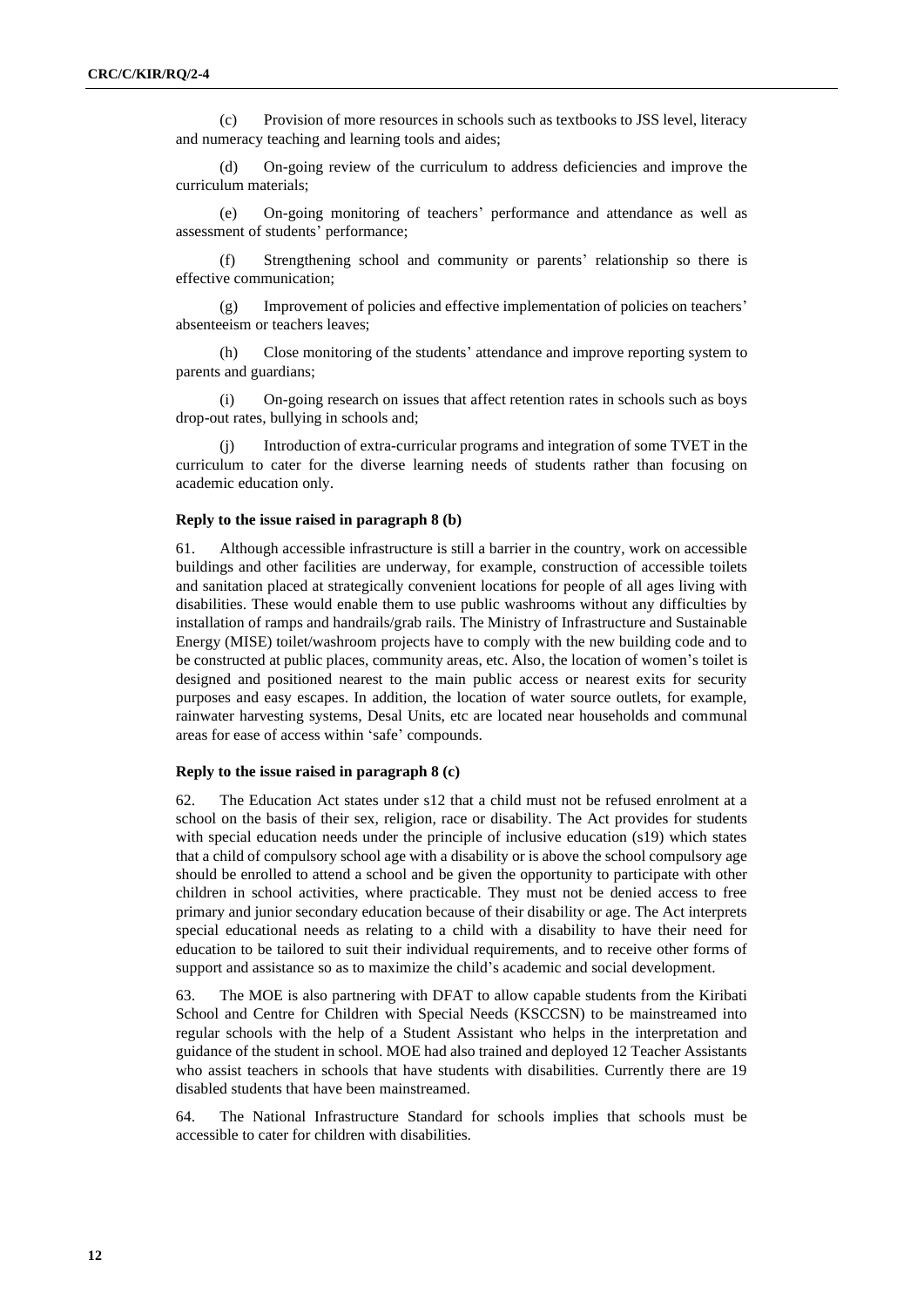#### **Reply to the issue raised in paragraph 8 (d)**

65. Guided by four key priority areas, the Kiribati National Youth Policy & National Action Plan 2018–2022 is focused on:

(a) Education and Skills Building – to provide young people with opportunities to develop vocational skills and life skills to enable them to become responsible self-reliant and contributing members of the community;

(b) Economic Participation and Employment – to explore and increase opportunities and means of providing decent employment and livelihood for young entrepreneurs;

(c) Health and Safety – to promote healthy lifestyles amongst youth with special focus on the dangers of alcohol and substance abuse, unwanted pregnancy, STIs, HIV and AIDS and social problems caused by violence;

(d) Social Cohesion and Civic Participation – to promote youth-friendly environments in community and at institutional and at national levels which have the commitment and capacity to respond to youth needs and to nurture youth participation.

66. The Youths Division in MWYSSA has initiated several reform programmes to promote youth's economic participation and employment such as:

- (a) Youth Economic Empowerment;
- (b) Youth Loan Scheme;
- (c) Skills Building Trainings;
- (d) Youth Learning Centers;
- (e) Youth Agriculture Skills Training Centers;

67. The Kiribati Institute of Technology, in conjunction with Child Fund in 2017, has initiated its Bridging Course, a programme available that works with unemployed youth. This programme was initiated in BTC and has been extended to Bonriki and one outer island, Abemama. KIT is also looking at ways at which it can extend this programme to other outer islands.

#### **Reply to the issue raised in paragraph 8 (e)**

68. The Education Act under s41 states that the principal must not take disciplinary action against a student because the student is pregnant or is a parent.

#### **Reply to the issue raised in paragraph 8 (f)**

69. The Education Act 2013 provides for the registration of schools and schools must comply with conditions and criteria applicable as approved by the Minister. Operators of schools are issued a certificate of registration and may be put on a probation if the Minister finds on reasonable grounds that a condition of the registration has been contravened or it is in the best interest of the students to put the school on probation. The Operator of the school will be given written notice to address and remedy the deficiencies found as being the reason to put that school on probation and when the Minister is satisfied the operator has taken the necessary steps and address the issues, the school's registration must be reinstated.

#### **Reply to the issue raised in paragraph 9 (a)**

70. There are several laws protecting children from child labour. The Education Act 2013 under s16 prohibits the employment of a child of compulsory school age.

71. The Employment and Industrial Relations Code (EIRC) 2015 sets the minimum age of employment to 14 years (s115) which is applicable to all types of work including domestic work, family undertakings, work in agriculture, self-employment, apprenticeship and maritime work. However, the minimum age for employment does not apply to work performed in schools that is part of authorized school programme.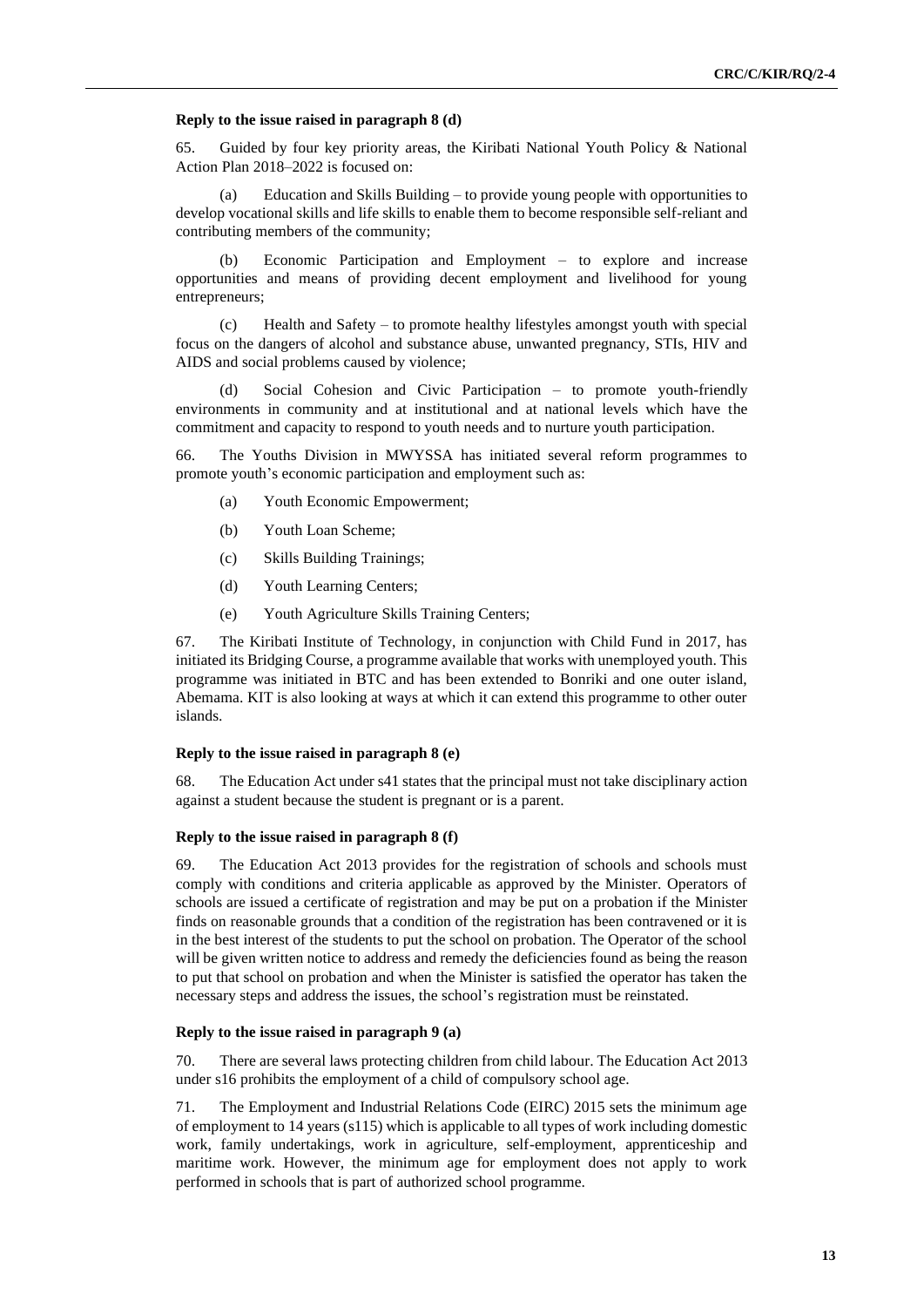72. Section 116 of the EIRC prescribes the minimum age for light work as being children aged 12 or 13 given that the work is unlikely to be harmful to the health and development of the child; does not prejudice the child's attendance and ability to benefit from school or vocational training; and the light work complies with prescribed requirements.

73. Additionally, the EIRC prohibits the employment and engagement of a child in hazardous work and in worst forms of child labour such as all forms of slavery and prostitution and production of pornography, sale or trafficking of children, recruiting children in armed conflict, debt bondage and forced labour, using children in illicit activities and the production or trafficking of illegal drugs. There are no policies or strategies currently in place. However, a regulation is currently in drafting that will determine what forms of works are considered 'light works' or 'hazardous works'.

#### **Reply to the issue raised in paragraph 9 (b)**

74. The SWD has made contact with children in this situation and have considered conducting a thorough study to better analyse how to address this issue.

#### **Reply to the issue raised in paragraph 10 (a)**

75. Court judges and magistrates have experienced difficulty in dealing with young offenders. Court records does not show children involved in serious crimes, judges and magistrates always give fair judgment as they think fit to penalize young offenders.

76. The separation of prisoners is guaranteed in the Prisons Ordinance under s40, as far as the prison facilities find it practicable. The separation is arranged in the following order:

- (a) Male and female inmates to be confined in different parts of the prison;
- (b) Prisoners that are waiting for trial from the convicted inmates;
- (c) Juveniles from adults and young persons;
- (d) Young persons from juveniles and adult inmates.

77. However, due to the limited facility at present, children offenders are housed together with adult offenders. The department has developed and put up a project document to better improve the situation experienced.

#### **Reply to the issue raised in paragraph 10 (b)**

78. Judges and Magistrates are fully aware of measures to take into account when considering the sentences for young offenders. Counselling is always tagged along with every remedy they consider appropriate given to suit the particular circumstance of each young person.

79. There are diversion programmes provided by the Community Policing in partnership with SWD and Youth Division. SWD provides professional counselling where needed whereas the Youth Division provides a training package to child perpetrators called Individual Pathway Plan which help the child avoid future conflicts with the law. These sessions usually run for 1 to 2 hours in a closed one-on-one or group meeting and include life skills, goal setting, communication and how to break the cycle of violence.

80. The Family and Children Protection Unit of SWD provides a Family Conference tailored to the needs of any child needing immediate assistance in the form of mediation/counselling involving key personnel that can contribute to the development of the child concerned.

81. The Correctional Service provides certain rehabilitation activities to the inmates, and due to poor facility, in particular the segregation of inmates, both adult and young inmates merge in one compound and attend rehabilitation together. The program for them are selected by officers in their phases regardless of their ages. The Correctional Service conducts rehabilitation programs in the form of:

- (a) Bible study. This is conducted by pastors of the Kiribati Uniting Church;
- (b) Alcohol Awareness (AA). The prison hires this organization with cost;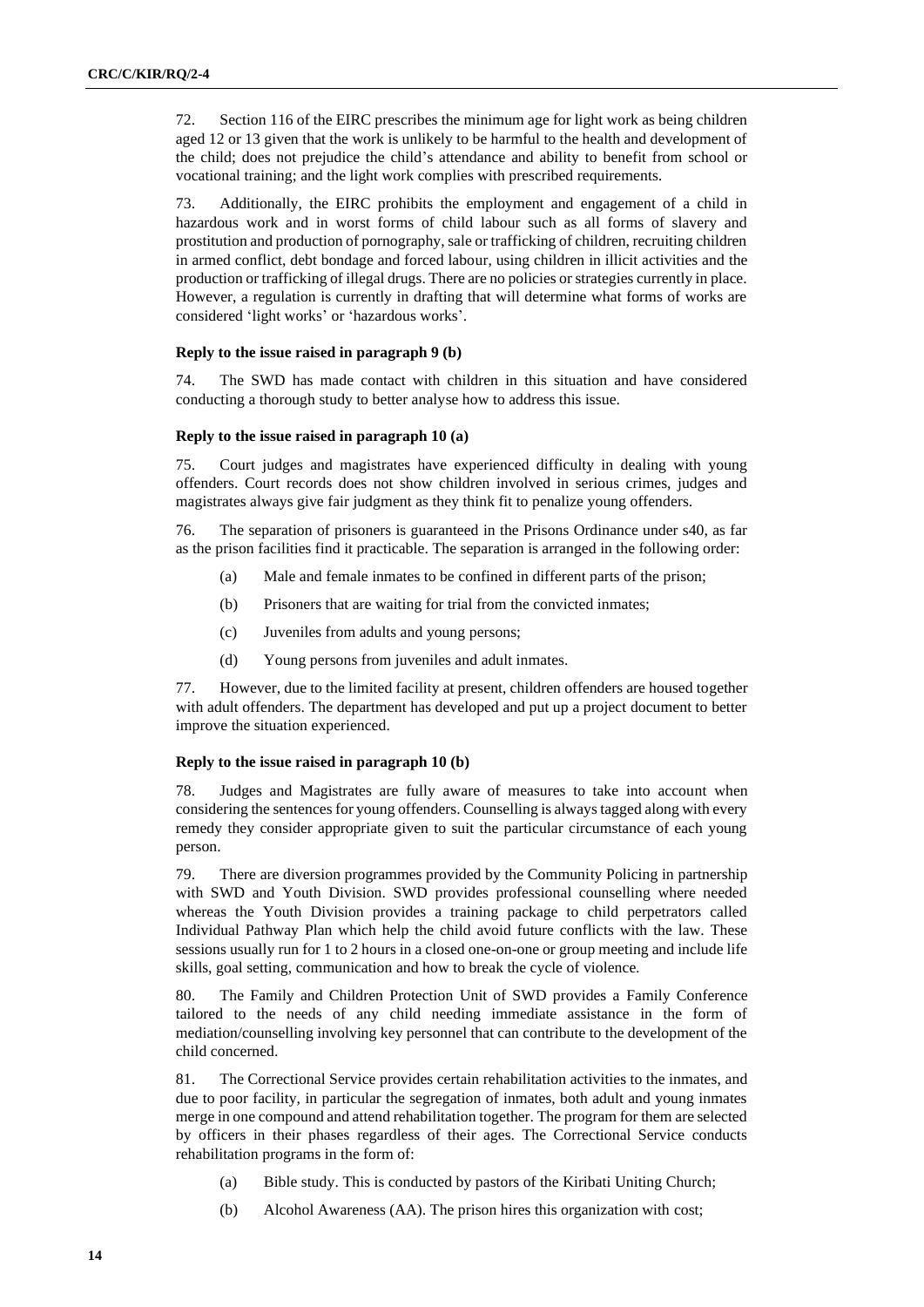(c) Counselling. This is conducted by qualified staff of the Kiribati Counselling Association (KCA) with cost.

#### **Reply to the issue raised in paragraph 10 (c)**

82. The Judicial Officers of the Judiciary always have opportunities to attend trainings abroad in regard to judicial practices as judicial officers of the Court. They have been training on the Human Rights Conventions including the CRC and have also undertaken internal training on new laws such as JJ Act 2015.

#### **Reply to the issue raised in paragraph 10 (d)**

83. The Education Act stipulates Free and Compulsory Education to all children of compulsory school age. The reintegration of children that have been incarcerated is supported by MOE's Students Behaviour Management and Discipline Policy.

## **Part II**

#### **Reply to the issue raised in paragraph 11 (a)**

84. The Disaster Risk Management and Climate Change Act (DRM and CC) was passed in 2019. The consultations on the regulations are currently being carried out with relevant stakeholders, with the Office of the Beretitenti (OB) being the lead implementing body.

#### **Reply to the issue raised in paragraph 11 (b)**

85. There are no new institutions established since the submission of the State Report.

#### **Reply to the issue raised in paragraph 11 (c)**

86. Refer to question 4(a) for GEWD Policy, question 4 (d) of U-Report program, and 6(f) for YES I DO initiative and SPV program.

#### **Reply to the issue raised in paragraph 11 (d)**

87. The Government of Kiribati acceded to UN Convention Against Torture and Other Cruel, Inhuman or Degrading Treatment or Punishment (UNCAT) in July 2019.

## **Part III**

## **Data, statistics and other information**

#### **Reply to the issue raised in paragraph 12**

88. The government has two budgets namely Recurrent and Development (Project) Budget. Total Recurrent Budget for years 2018 and 2019 are \$223,089,587 and \$252,488,324 respectively.

#### Table 2 (a) **Children programs funded under Recurrent and Development Budget (2018–2019)**

| Recurrent Budget                               |          |                  |         |         |  |  |  |  |  |  |
|------------------------------------------------|----------|------------------|---------|---------|--|--|--|--|--|--|
| Title                                          | Category | Related ministry | 2018    | 2019    |  |  |  |  |  |  |
| School fees for<br>special needs<br>children   | Subsidy  | MOE              | 102 376 | 102 376 |  |  |  |  |  |  |
| School fees for<br>underprivileged<br>children | Subsidy  | <b>MWYSSA</b>    | 47988   | 56 000  |  |  |  |  |  |  |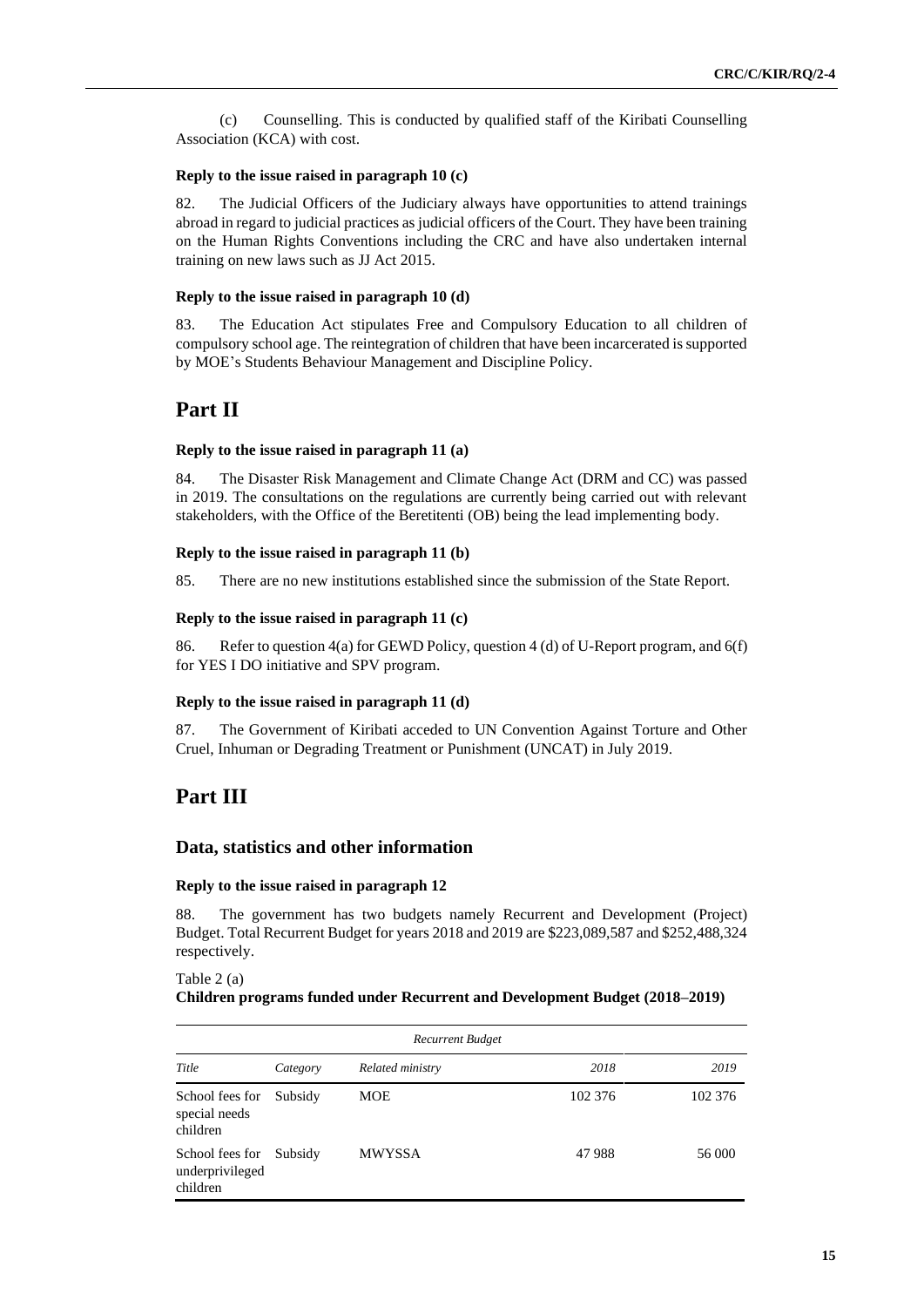|                                          | Development Budget (Project) |                  |              |
|------------------------------------------|------------------------------|------------------|--------------|
| Title                                    | Donor                        | Related ministry | Project cost |
| Child protection                         | <b>UNICEF</b>                | <b>KPS</b>       | 194 781      |
| Child protection                         | <b>UNICEF</b>                | MOJ              | 130 318      |
| Child protection                         | <b>UNICEF</b>                | <b>MWYSSA</b>    | 12848        |
| Convention on the<br>Rights of the Child | <b>UNICEF</b>                | <b>MWYSSA</b>    | 10 2 8 5     |

Table 2 (b)

#### **Reply to the issue raised in paragraph 13 (a)**

89. The legal age of marriage is set at 21 years for both sexes, and marriage at 18 years is permitted given parental consent. Elopement among underage couples is very popular and common law is oftentimes applied in determining marriage-related issues. Old custom practice allows arranged marriages even for children aged 13 years, but it is not very practiced nowadays as most people now choose their own spouses. The KSDIS showed that in the case of women age 20–24 who were first married before 15 years is 2.4% while 18.4% were married before 18 years of age. Additionally, 1.7% of men first married before the age of 15 while 8.6% of men married before the age of 18 years. The KSDIS further reported that almost 1 in every 5 women aged 20–24years was married before the age of 18. Rural-urban disparities exist in Kiribati. 1in 4 women age 20–24 in rural areas were first married or in union before age 18 compared to 1 in 7 women age 20–24 in urban areas.

#### **Reply to the issue raised in paragraph 13 (b)**

90. The CRO accepts registration of children free of charge from birth up to 12 months, later registration will incur a small fee. The table below provides the number of children born at hospital and at home for 2017 to 2019, registered on time or beyond the prescribed registration period.

|               |                | Born at home   |       | Born at hospital | Grand total    |                |     |
|---------------|----------------|----------------|-------|------------------|----------------|----------------|-----|
| <b>Island</b> | On-time        | Late           | Total | On time          | Late           | Total          |     |
| Marakei       | 40             | 48             | 88    | 43               | $\overline{4}$ | 47             | 135 |
| Abaiang       | 111            | 60             | 171   | 79               | 6              | 85             | 256 |
| Abemama       | 40             | 23             | 63    | 41               | 5              | 46             | 109 |
| Aranuka       | 1              | 15             | 16    | 6                | 3              | 9              | 25  |
| Arorae        | 9              | 20             | 29    | 18               | 1              | 19             | 48  |
| Banaba        | $\mathbf{0}$   | 8              | 8     | $\overline{2}$   | $\overline{2}$ | $\overline{4}$ | 12  |
| Beru          | 21             | 24             | 45    | 19               | 11             | 30             | 75  |
| Butaritari    | 66             | 60             | 126   | 12               | 6              | 18             | 144 |
| Christmas     | $\overline{4}$ | 28             | 32    | 161              | 6              | 167            | 199 |
| Fanning       | 33             | 35             | 68    | 3                | 3              | 6              | 74  |
| Kuria         | 5              | 3              | 8     | 40               | 1              | 41             | 49  |
| Maiana        | 14             | 40             | 54    | 21               | $\Omega$       | 21             | 75  |
| Makin         | 5              | $\overline{4}$ | 9     | 23               | 1              | 24             | 33  |
| North Tarawa  | 62             | 249            | 311   | 17               | 34             | 51             | 362 |
| Nikunau       | 24             | 39             | 63    | 16               | 8              | 24             | 87  |
| Nonouti       | 57             | 38             | 95    | 6                | $\mathbf{1}$   | $\overline{7}$ | 102 |
| Onotoa        | 33             | 18             | 51    | 20               | $\overline{2}$ | 22             | 73  |

## Table 3

## **Number of children born at home and hospital for the period 2017–2019**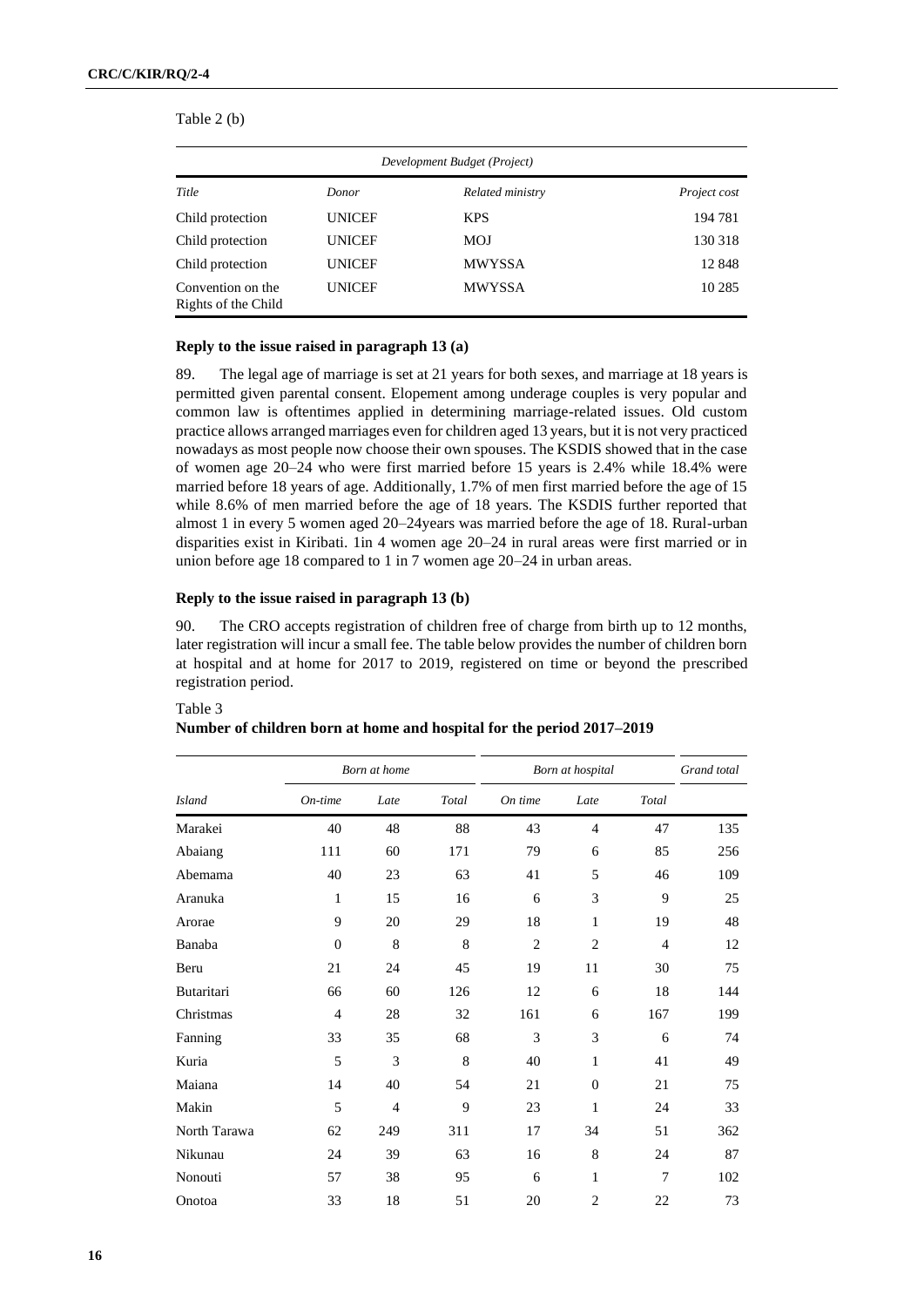|                    |           | <b>Born</b> at home |         | Born at hospital | Grand total    |                |        |
|--------------------|-----------|---------------------|---------|------------------|----------------|----------------|--------|
| <b>Island</b>      | $On-time$ | Late                | Total   | On time          | Late           | Total          |        |
| South Tarawa       | 469       | 1788                | 2 2 5 7 | 5 9 0 9          | 825            | 6 7 3 4        | 8991   |
| Tab North          | 14        | 34                  | 48      | 158              | 12             | 170            | 218    |
| Tab South          | 19        | 73                  | 92      | 22               | 2              | 24             | 116    |
| Tamana             | 8         | 11                  | 19      | 17               | 2              | 19             | 38     |
| Washington         | $\Omega$  | 7                   | 7       | $\Omega$         | $\overline{c}$ | $\overline{c}$ | 9      |
| <b>Grand</b> total | 1 0 3 5   | 2626                | 3660    | 6 6 3 3          | 937            | 7570           | 11 230 |

#### **Reply to the issue raised in paragraph 13 (c)**

Table 4

91. The DCSU stated that in 2017 there was a total of 147 cases involving child victims under 18 years; 131 reported cases in 2018 and; 89 cases in 2019. From those numbers, there were 37 instances of sexual offence cases in 2017; 33 in 2018; and 25 instances of sexual abuse in 2019. Cases of this nature have the penalty of imprisonment.

92. The ESGBV reported 35 cases of child abuse in 2019, 24 of which involved female victims. The table below shows the number of violence against children for the years 2017 to 2019, and the type of violence committed.

| 2019      |         |          |                |        |                  |
|-----------|---------|----------|----------------|--------|------------------|
|           |         |          |                |        |                  |
| Age group | Unknown | Physical | Psychological  | Sexual | Economical       |
| $0 - 14$  | 35      | 13       | 9              | 23     | $\mathbf{0}$     |
| $15 - 17$ | 1       | 10       | 9              | 16     | $\boldsymbol{0}$ |
| 2018      |         |          |                |        |                  |
| Age group | Unknown | Physical | Psychological  | Sexual | Economical       |
| $0 - 14$  | 4       | 12       | 1              | 28     | $\overline{0}$   |
| $15 - 17$ |         | 3        | 1              | 6      | 1                |
| 2017      |         |          |                |        |                  |
| Age group | Unknown | Physical | Psychological  | Sexual | Economical       |
| $0 - 14$  | 6       | 44       | 2              | 25     | 1                |
| $15 - 17$ | 3       | 18       | $\overline{c}$ | 6      | $\overline{0}$   |

**Number and types of violence against children for the period 2017–2019**

93. The Family and Children Protection Unit received 83 cases of abuse, neglect and exploitation of children under 18 years in 2017; 69 cases of the same nature in 2018; and 37 cases in 2019. Some of these cases were referred to Counselling Unit and it is reported that out of the total cases this Unit received in 2018, 33% concerns children under 18 years, 17% in 2019, and 26% in 2020 so far.

94. Furthermore, the KSDIS reported that both boys and girls suffer from violent discipline. The abuses are mainly in the form of physical punishment, with nine in every ten children age 1–14 had experienced any type of violent discipline (any physical punishment and/or psychological aggression).

#### **Reply to the issue raised in paragraph 13 (d)**

95. No administrative data available.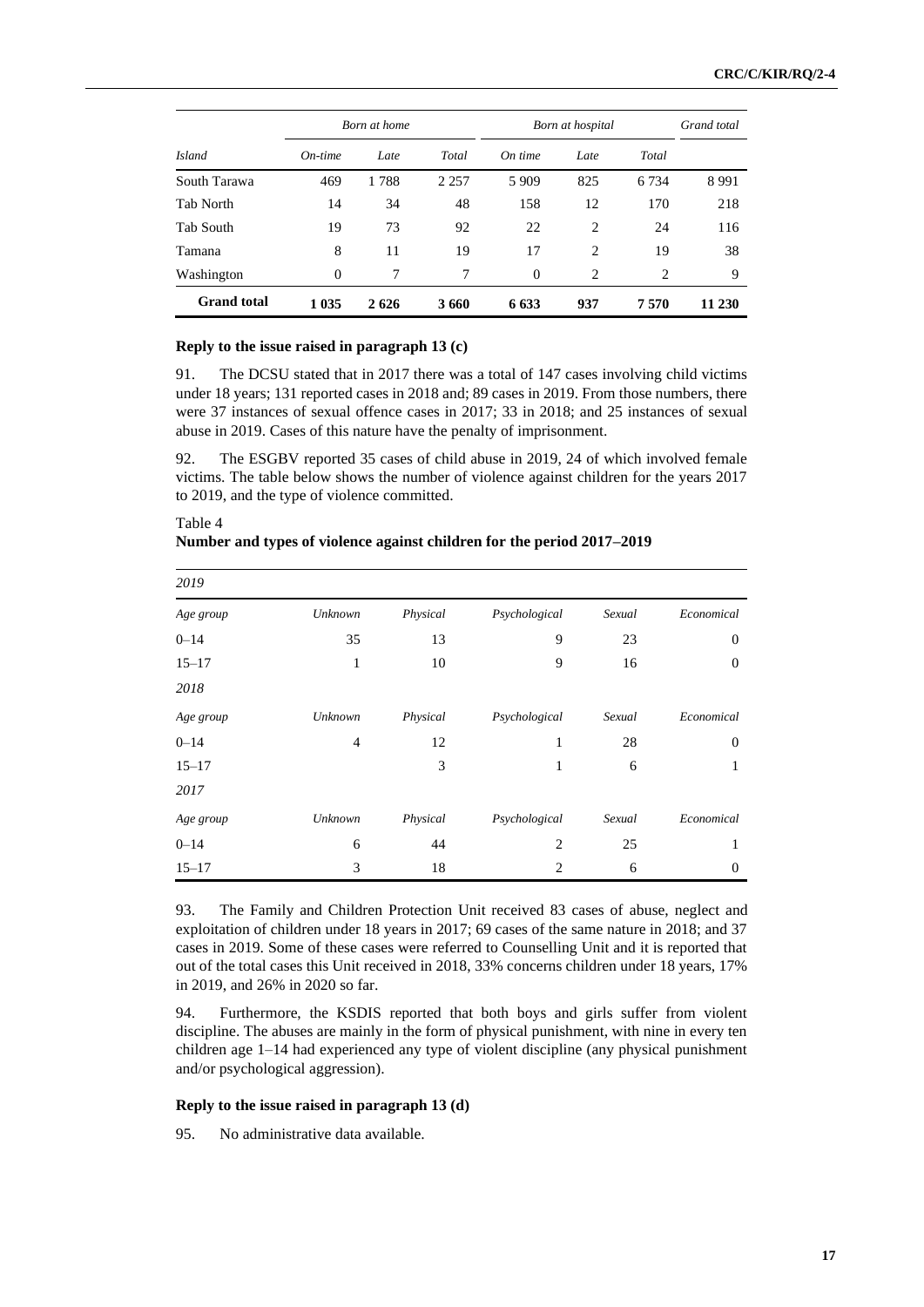#### **Reply to the issue raised in paragraph 13 (e)**

96. The KSDIS reported that on average, 51 in every 1,000 adolescent girls aged 15–19 years have had a live birth in the 3 years preceding the survey. The adolescent birth rate is highest in Line and Phoenix and among women with pre-primary or no education.

97. MHMS's RMNCAH Program has initiated activities that address teenage pregnancies such as establishing YFC – Youth Friendly Clinics where youth are encouraged to visit this clinic and seek help or counselling related to teenage unwanted pregnancy.

98. MOE curricula review addressed the issue of teenage pregnancy and in reducing the incidence of early pregnancy, these topics are covered in the following subjects:

- Health & PE:
	- Year 8 Sexual Health Risks Factors;
	- Year 9 Physical Growth & Development, SRH & Building safe and healthy relationships;
- Moral Education:
	- Year 7 Youth Personality, Relationships & Development;
	- Year 9 Personality & Relationships and Making Good Choices.

## **Reply to the issue raised in paragraph 13 (f)**

99. The current formal education system from Years 1 to 13 does not yet reflect in their data whether adolescent mothers stay in or return to school. This will be absorbed in future data collection.

#### **Reply to the issue raised in paragraph 13 (g)**

100. There are no administrative data available for worst forms of labour, however, the KSDIS reported that about 15% of children age 5–17 years are working under hazardous conditions with more boys (20%) working under hazardous conditions than girls (10%). It further showed that 25.4% of children age 5–17 years are involved in child labour. The survey defined child labour as:

- Age 5 to 11 years: At least 1 hour of economic work, 28 hours of unpaid household services per week or hazardous working conditions;
- Age 12 to 14 years: At least 14 hours of economic work, 28 hours of unpaid household services per week or hazardous working conditions;
- Age 15 to 17 years: At least 43 hours of economic or unpaid household services per week or hazardous working conditions (economic activities include paid or unpaid work for someone who is not a member of the household, work for a family farm or business whereas household chores include activities such as cooking, cleaning or caring for children, as well as collecting firewood or fetching water).

101. Furthermore, the survey stated that children living in rural areas (28%) are more likely to be involved in child labour than children in urban areas (23%), while children in the lowest wealth group (27%) are more often involved in child labour than children in the highest wealth group (19%).

## **Reply to the issue raised in paragraph 14 (a) and (b)**

102. The MOE has encouraged and mainstreamed children with disabilities in regular primary and Junior Secondary schools (JSS). See tables below showing statistical data on the number of children enrolled in both primary and JSS across the islands of Kiribati, disaggregated by sex, school level, and type of disability for the period 2017 to 2019.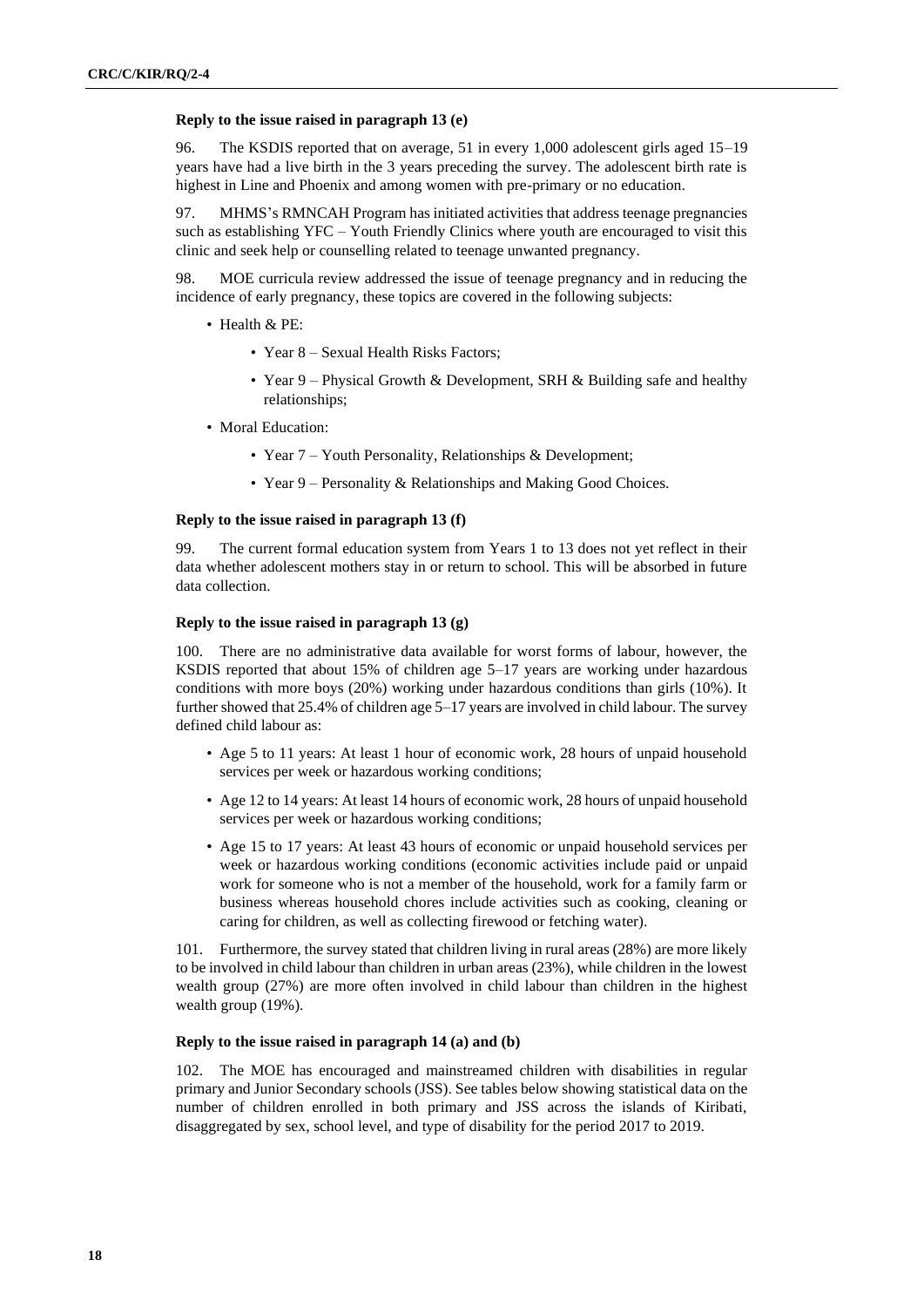## Table 5 (a)

**Number of children with disabilities enrolled in regular primary and secondary schools, disaggregated by sex and type of disability for the period 2017 to 2019**

|                          |                |         |               | Enrolment of Children by disability type in primary and secondary school levels |      |               |              |                |               |         |
|--------------------------|----------------|---------|---------------|---------------------------------------------------------------------------------|------|---------------|--------------|----------------|---------------|---------|
| Survey Year              |                | 2017    |               |                                                                                 | 2018 |               |              | Grand<br>total |               |         |
| Type of disability       | Female         | Male    | 2017<br>Total | Female                                                                          | Male | 2018<br>Total | Female       | Male           | 2019<br>Total |         |
| Hearing<br>impairment    | 33             | 70      | 103           | 44                                                                              | 57   | 101           | 76           | 91             | 167           | 371     |
| Learning<br>disability   | 203            | 279     | 482           | 309                                                                             | 469  | 778           | 119          | 206            | 325           | 1585    |
| Mental<br>disability     | 6              | 7       | 13            | 9                                                                               | 15   | 24            | 61           | 128            | 189           | 226     |
| Multiple<br>disabilities | $\overline{4}$ | 9       | 13            | $\,8$                                                                           | 15   | 23            |              | 1              | 1             | 37      |
| Other disability         | 10             | $\,8\,$ | 18            | 4                                                                               | 10   | 14            | 12           | 13             | 25            | 57      |
| Sight<br>impairment      | 20             | 33      | 53            | 43                                                                              | 61   | 104           | 40           | 68             | 108           | 265     |
| Speech<br>impairment     | 21             | 72      | 93            | 30                                                                              | 87   | 117           | 40           | 110            | 150           | 360     |
| Moving<br>impairment     | 6              | 14      | 20            | 6                                                                               | 14   | 20            | 18           | 25             | 43            | 83      |
| Gripping<br>impairment   | $\overline{4}$ | 5       | 9             | 22                                                                              | 20   | 42            | $\mathbf{1}$ |                | 1             | 52      |
| <b>Grand</b> total       | 307            | 497     | 804           | 475                                                                             | 748  | 1 2 2 3       | 367          | 642            | 1 0 0 9       | 3 0 3 6 |

## Table 5 (b)

**Number of children with disabilities enrolled in primary and junior secondary schools (JSS) across Kiribati for the period 2017 to 2019**

| Children with disability enrolment in Primary and Secondary School |        |                       |     |                |      |               |        |      |                |         |  |  |
|--------------------------------------------------------------------|--------|-----------------------|-----|----------------|------|---------------|--------|------|----------------|---------|--|--|
| Survey year                                                        |        | 2017                  |     |                | 2018 |               |        |      | Grand<br>total |         |  |  |
| School level                                                       | Female | Male<br>2017<br>Total |     | Male<br>Female |      | 2018<br>Total | Female | Male | 2019<br>Total  |         |  |  |
| <b>JSS</b>                                                         | 104    | 135                   | 239 | 129            | 204  | 333           | 125    | 187  | 312            | 804     |  |  |
| Primary                                                            | 203    | 365                   | 565 | 345            | 544  | 895           | 242    | 455  | 697            | 2 1 2 5 |  |  |
| <b>Grand</b> total                                                 | 307    | 497                   | 804 | 475            | 748  | 1 2 2 8       | 367    | 642  | 1 0 0 9        | 3 0 3 6 |  |  |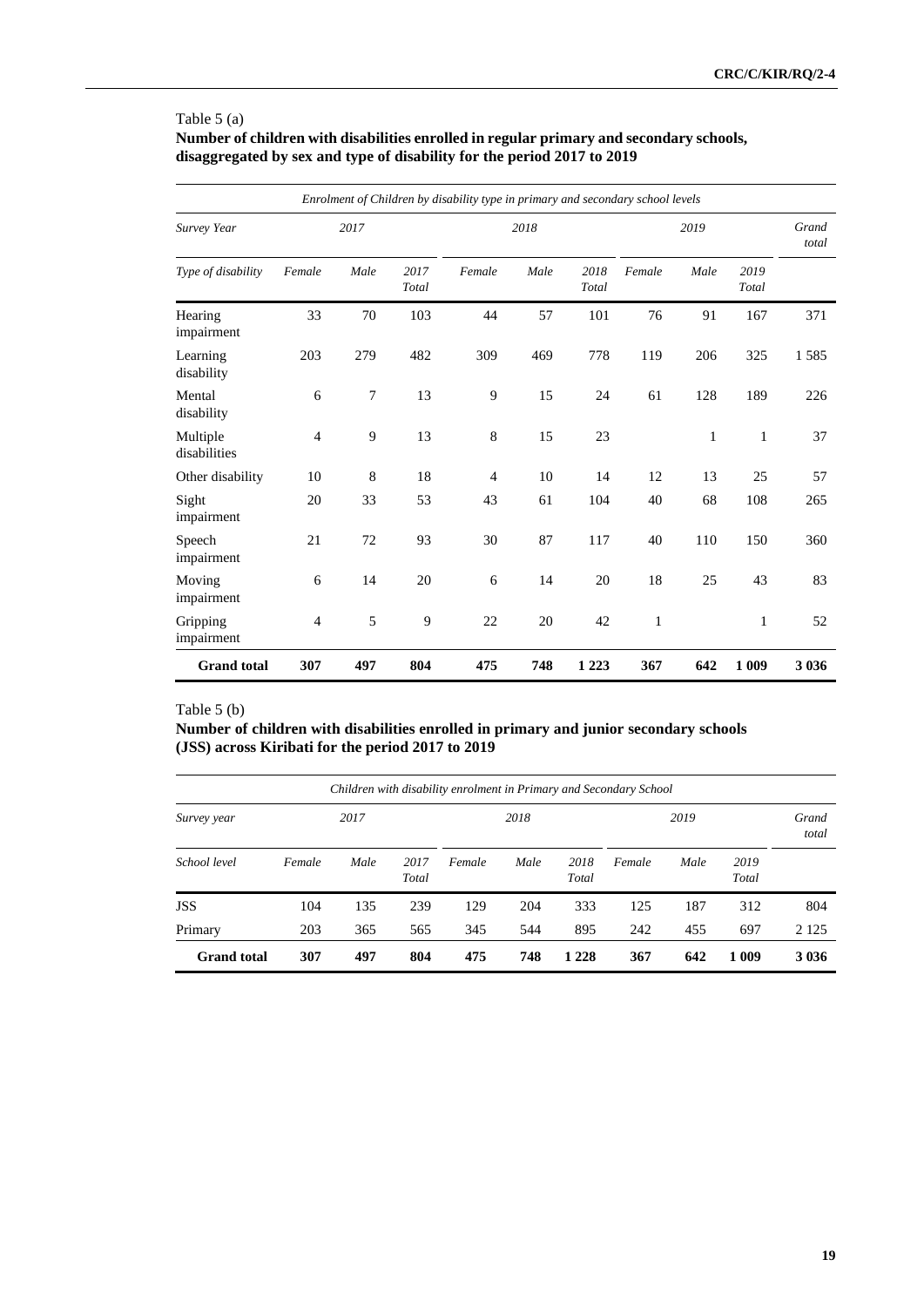## **Reply to the issue raised in paragraph 14 (c)**

## Table 6 (a) **Number of Students enrolled at the KSCCSN in 2017**

|                      |                         |   |                      |                  | Number of Students enrolled at KSCCSN for 2017 by Area |              |                    |                  |                         |                |              |              |              |              |          |
|----------------------|-------------------------|---|----------------------|------------------|--------------------------------------------------------|--------------|--------------------|------------------|-------------------------|----------------|--------------|--------------|--------------|--------------|----------|
| Area<br><b>Betio</b> |                         |   | Bairiki-<br>Nanikaai |                  | Teaoraereke-                                           | Ambo         | Taborio-<br>Abarao |                  | Bikenibeu-<br>Temaiku   |                | Bonriki-     | <b>Buota</b> | Overseas     | Outer/       | Total    |
| Age<br>group         | M                       | F | M                    | $\boldsymbol{F}$ | M                                                      | F            | M                  | $\boldsymbol{F}$ | M                       | F              | M            | F            | M            | F            |          |
| $3 - 4$              |                         |   |                      |                  |                                                        |              |                    |                  |                         |                |              |              |              |              | $\Omega$ |
| $5 - 7$              |                         |   | $\overline{2}$       |                  | $\overline{c}$                                         |              |                    |                  | 2                       | $\overline{2}$ |              | 1            |              |              | 9        |
| $8 - 9$              | 2                       |   |                      | 2                | $\overline{2}$                                         | 1            |                    |                  | 1                       | 2              | 1            |              |              |              | 11       |
| $10 - 12$            | 2                       |   |                      |                  | 2                                                      | $\mathbf{1}$ | 1                  |                  |                         | 1              |              |              |              | 1            | 8        |
| $13 - 16$            |                         |   |                      |                  |                                                        |              |                    |                  |                         |                |              |              |              |              | $\theta$ |
| $17 - 20$            |                         |   |                      |                  |                                                        | 1            |                    | 1                | 1                       |                |              |              |              |              | 3        |
| $21 - 28$            |                         | 1 |                      |                  | 1                                                      |              |                    |                  |                         | 2              | 1            |              | $\mathbf{1}$ | -1           | 7        |
| <b>Total</b>         | $\overline{\mathbf{4}}$ | 1 | $\mathbf{2}$         | $\overline{2}$   | 7                                                      | 3            | 1                  | 1                | $\overline{\mathbf{4}}$ | 7              | $\mathbf{2}$ | 1            | 1            | $\mathbf{2}$ | 38       |

## Table 6 (b)

## **Number of students enrolled at KSCCSN in 2017 according to types of disabilities**

|                    |              |   | Number of Students enrolled at KSCCSN for the year 2017 by Disability Type |          |              |                  |                  |                  |   |              |   |        |   |                  |                  |       |            |                 |   |                  |          |
|--------------------|--------------|---|----------------------------------------------------------------------------|----------|--------------|------------------|------------------|------------------|---|--------------|---|--------|---|------------------|------------------|-------|------------|-----------------|---|------------------|----------|
| Disability<br>type | Intellectual |   |                                                                            | Physical |              | Deaf             |                  | Down<br>syndrome |   | <b>Blind</b> |   | Autism |   | Low<br>vision    | Cerebral         | Palsy | disability | <i>Multiple</i> |   | Speech<br>delay  | Total    |
| Age<br>group       | M            | F | M                                                                          | F        | M            | $\boldsymbol{F}$ | $\boldsymbol{M}$ | F                | M | F            | M | F      | M | $\boldsymbol{F}$ | $\boldsymbol{M}$ | F     | M          | F               | M | $\boldsymbol{F}$ |          |
| $3 - 4$            |              |   |                                                                            |          |              |                  |                  |                  |   |              |   |        |   |                  |                  |       |            |                 |   |                  | $\Omega$ |
| $5 - 7$            |              |   | 1                                                                          |          | $\mathbf{1}$ | 3                |                  |                  |   |              |   |        |   |                  | 3                |       |            |                 |   |                  | 9        |
| $8 - 9$            | 1            | 1 |                                                                            | 1        |              | 1                |                  |                  |   |              | 2 |        |   |                  | -1               |       |            | 1               |   |                  | 11       |
| $10 - 12$          | $\mathbf{1}$ | 2 | -1                                                                         |          | 1            |                  |                  |                  |   |              | 1 |        | 1 | 1                |                  |       |            |                 |   |                  | 8        |
| $13 - 16$          |              |   |                                                                            |          |              |                  |                  |                  |   |              |   |        |   |                  |                  |       |            |                 |   |                  | $\theta$ |
| $17 - 20$          |              |   |                                                                            |          |              |                  |                  |                  |   |              |   | 1      |   | 1                |                  |       |            | 1               |   |                  | 3        |
| $21 - 28$          | 3            | 1 |                                                                            |          |              |                  |                  |                  | 1 |              |   |        |   |                  |                  |       | 1          |                 |   |                  | 7        |
| <b>Total</b>       | 5            | 4 | $\mathbf{2}$                                                               | 1        | 2            | - 5              |                  |                  | 1 |              | 4 | 2      | 2 | 3                | $\boldsymbol{4}$ |       | 1          | 2               |   |                  | 38       |

## Table 6 (c) **Number of students enrolled at KSCCSN by Area for 2018 to 2019**

| Number of students enrolled at KSCCSN for the period 2018–2019 by Area |                |                  |                      |   |                      |                         |                    |   |                       |                  |                |                  |     |
|------------------------------------------------------------------------|----------------|------------------|----------------------|---|----------------------|-------------------------|--------------------|---|-----------------------|------------------|----------------|------------------|-----|
| Area                                                                   | <b>Betio</b>   |                  | Bairiki-<br>Nanikaai |   | Teaoraereke-<br>Ambo |                         | Taborio-<br>Abarao |   | Bikenibeu-<br>Temaiku |                  | Bonriki-Buota  | Total            |     |
| Age group                                                              | M              | $\boldsymbol{F}$ | M                    | F | M                    | F                       | M                  | F | M                     | $\boldsymbol{F}$ | M              | $\boldsymbol{F}$ |     |
| $3 - 4$                                                                | 2              | 2                |                      |   |                      |                         |                    |   |                       |                  | 2              |                  | 8   |
| $5 - 7$                                                                | 10             | 6                | 1                    | 2 | $\overline{4}$       | 1                       | 3                  |   | 2                     | $\overline{2}$   | 3              | 2                | 36  |
| $8 - 9$                                                                | $\overline{4}$ | 3                | 2                    |   | 1                    | 1                       | 1                  | 2 | $\overline{4}$        | 3                | $\overline{2}$ | 3                | 26  |
| $10 - 12$                                                              | $\overline{4}$ |                  |                      |   | 3                    |                         | 1                  | 1 | 2                     | 2                | 1              | 1                | 15  |
| $13 - 16$                                                              | 2              | 1                | 1                    |   | 2                    | 2                       | 1                  | 1 | 5                     | 3                | 1              |                  | 19  |
| $17 - 20$                                                              |                |                  |                      |   |                      |                         |                    |   | 3                     | 1                |                |                  | 4   |
| <b>Total</b>                                                           | 22             | 12               | 4                    | 2 | 10                   | $\overline{\mathbf{4}}$ | 6                  | 4 | 17                    | 12               | 9              | 6                | 108 |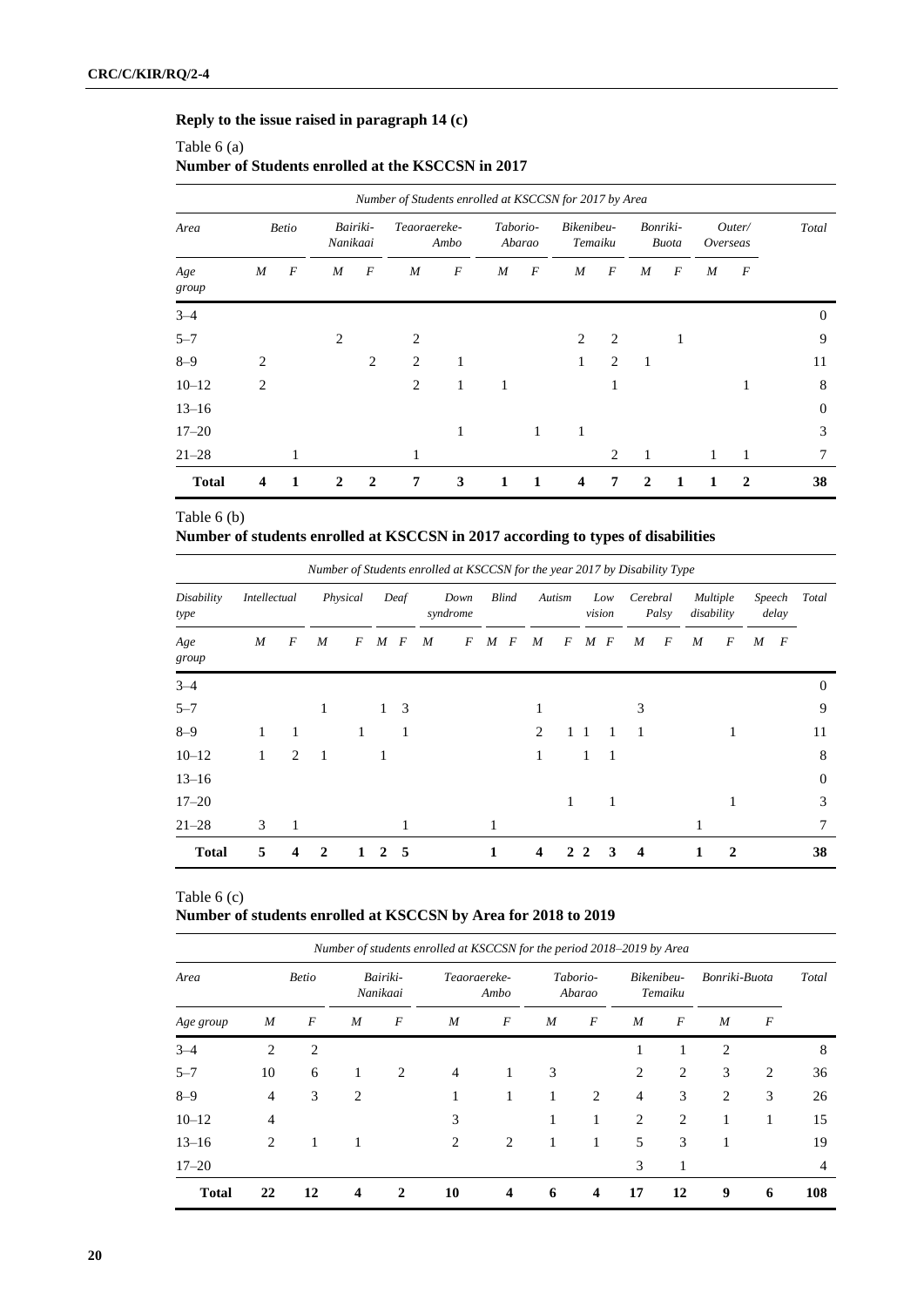|                     |              |    |          |                |                |                | Number of students enrolled at KSCCSN for the period 2018-2019 by Disability Type |      |              |                  |        |   |              |              |          |       |                               |   |        |       |       |
|---------------------|--------------|----|----------|----------------|----------------|----------------|-----------------------------------------------------------------------------------|------|--------------|------------------|--------|---|--------------|--------------|----------|-------|-------------------------------|---|--------|-------|-------|
| Disability<br>type  | Intellectual |    | Physical |                |                | Deaf           | syndrome                                                                          | Down | <b>Blind</b> |                  | Autism |   | vision       | Low          | Cerebral | Palsy | <i>Multiple</i><br>disability |   | Speech | delay | Total |
| Age group           | M            | F  | M        | F              | M              | F              | M                                                                                 | F    | M            | $\boldsymbol{F}$ | M      | F | M            | F            | M        | F     | M                             | F | M      | F     |       |
| $3$ to 4            |              |    |          |                | 1              |                |                                                                                   |      |              |                  | 1      | 1 |              |              |          |       |                               |   | 2      |       | 7     |
| 5 to 7              | 3            |    | 1        | $\overline{4}$ | 7              |                | 1                                                                                 | 1    |              |                  | 11     | 3 |              |              |          | 1     | 1                             |   | 2      | -1    | 36    |
| 8 to 9              | 3            | 4  | 1        | $\mathcal{L}$  | $\overline{4}$ |                |                                                                                   |      |              | 1                | 4      |   |              | 2 2          |          | 1     |                               |   |        | 1     | 27    |
| $10 \text{ to } 12$ | 4            | 2  | 3        |                |                | 1              | 1                                                                                 |      |              |                  | 1      | 1 |              |              | 1        |       |                               |   |        | 1     | 16    |
| 13 to 16            | 6            | 6  | 2        |                | 2              | $\overline{1}$ | 1                                                                                 |      |              |                  |        |   |              |              |          |       |                               |   |        |       | 19    |
| 17 to 20            | 2            | 1  |          |                |                |                |                                                                                   |      |              |                  |        |   |              |              |          |       |                               |   |        |       | 3     |
| <b>Total</b>        | 18           | 13 | 7        | 6              | 14             | 3              | 3                                                                                 | 1    |              | 1                | 17     | 6 | $\mathbf{2}$ | $\mathbf{2}$ |          | 2     | $\boldsymbol{4}$              |   | 4      | 4     | 108   |

## Table 6 (d) **Number of students enrolled at KSCCSN in 2018 and 2019 according to types of disability**

## **Reply to the issue raised in paragraph 14 (a)**

103. The KSCCSN has identified several reasons why children with disabilities are out of school: they are either school leavers, deceased, mainstreamed to regular schools, moved to outer islands or abroad. There is a total of 161 students (96 males and 65 females) enrolled at the school from 2008 to 2020 but never turned up because of the above reasons. Table 7

|  |  |  |  |  |  |  | Number of out of school children with disabilities, 2008-2020 |  |  |
|--|--|--|--|--|--|--|---------------------------------------------------------------|--|--|
|--|--|--|--|--|--|--|---------------------------------------------------------------|--|--|

|                                             | No. of Deceased |                  |
|---------------------------------------------|-----------------|------------------|
|                                             | Male            | Female           |
| Blind                                       | $\mathbf{1}$    | $\overline{c}$   |
| Physical                                    | $\mathbf{1}$    | $\overline{c}$   |
| Autism                                      | $\overline{c}$  | 1                |
| Low vision                                  | $\mathbf{1}$    | $\boldsymbol{0}$ |
| Intellectual                                | $\overline{2}$  | 1                |
| Down syndrome                               | $\mathbf{1}$    | 3                |
| Cerebral Palsy                              | $\mathbf{1}$    | $\mathbf{0}$     |
| <b>Total</b>                                | 9               | 9                |
| No. of Mainstreamed, Outer island, Overseas |                 |                  |
|                                             | Male            | Female           |
| Autism                                      | $\mathbf{1}$    | $\mathbf{1}$     |
| Cerebral Palsy                              | $\mathbf{0}$    | 1                |
| Low vision                                  | $\overline{4}$  | 3                |
| Intellectual                                | 8               | $\mathbf{1}$     |
| Physical                                    | 2               | $\mathbf{1}$     |
| Down syndrome                               | $\mathbf{0}$    | 1                |
| Deaf                                        | 5               | $\overline{4}$   |
| <b>Blind</b>                                | 3               | $\theta$         |
| <b>Total</b>                                | 23              | 12               |
| No. of School Leavers                       |                 |                  |
|                                             | Male            | Female           |
| Physical                                    | 12              | 3                |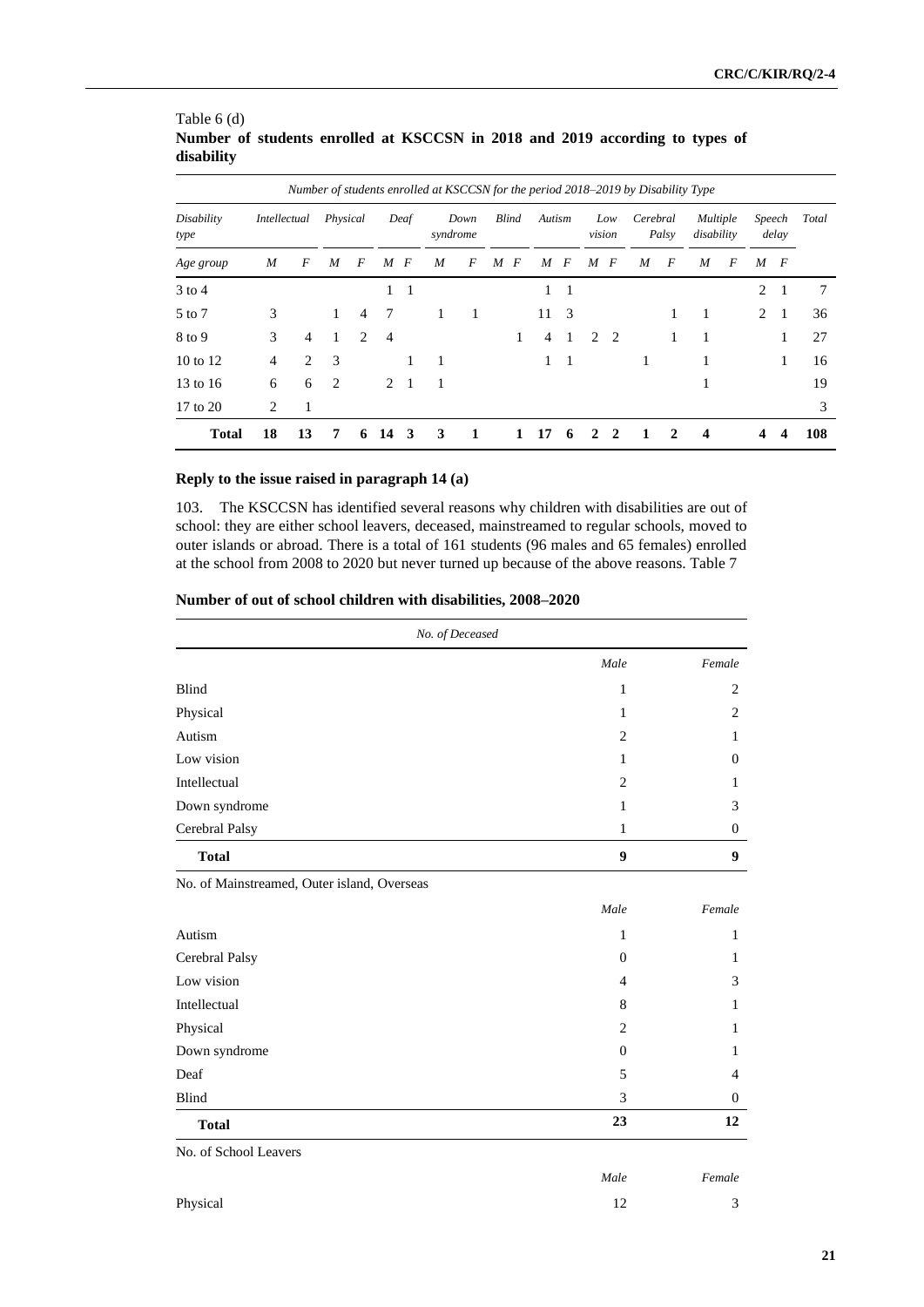| No. of Deceased     |    |    |
|---------------------|----|----|
| Hydrocephalus       | 0  |    |
| Autism              | 8  | 10 |
| Multiple disability | 8  |    |
| Down syndrome       | 3  |    |
| Deaf                | 13 | 5  |
| Cerebral Palsy      | 1  | 3  |
| Blind               | 4  | 3  |
| Intellectual        | 14 | 14 |
| Low vision          | 1  | 3  |
| <b>Total</b>        | 64 | 44 |

## **Reply to the issue raised in paragraph 15 (a)**

## Table 8 (a) **Recorded number of young offenders between 10 to 14 years old for the year 2019**

| Young Offenders Ages Between 10–14 Years old for 2019 |         |      |  |  |  |  |  |  |  |
|-------------------------------------------------------|---------|------|--|--|--|--|--|--|--|
| Crime Category                                        | Unknown | Male |  |  |  |  |  |  |  |
| Fraud, Larceny, Forgery & Counterfeiting              |         |      |  |  |  |  |  |  |  |
| Theft                                                 |         | 6    |  |  |  |  |  |  |  |
| Liquor Offences                                       |         |      |  |  |  |  |  |  |  |
| Drinking Underage                                     |         | н    |  |  |  |  |  |  |  |
| Others                                                |         |      |  |  |  |  |  |  |  |
| Nuisances & Other Miscellaneous Offences              |         |      |  |  |  |  |  |  |  |
| <b>Criminal Trespass</b>                              |         | 4    |  |  |  |  |  |  |  |
| <b>Insulting Word</b>                                 | 1       |      |  |  |  |  |  |  |  |
| Offences Against/Endangering Life & Health            |         |      |  |  |  |  |  |  |  |
| Assault                                               |         | 1    |  |  |  |  |  |  |  |
| <b>Grand</b> total                                    | 1       | 13   |  |  |  |  |  |  |  |

## Table 8 (b)

**Recorded number of young offenders under 18 years for the year 2019**.

| Young Offenders Ages Under 18 Years old for 2019 |        |      |
|--------------------------------------------------|--------|------|
| Crime Category                                   | Female | Male |
| Lawful & Public Order Offences                   |        |      |
| <b>Breached of Court Order</b>                   | 1      |      |
| Challenge to Fight                               |        | 2    |
| Liquor Offences                                  |        |      |
| Drinking Underage                                | 2      | 14   |
| Drunk and Disturbance                            |        | 6    |
| Others                                           |        | 3    |
| Nuisances & Other Miscellaneous Offence          |        |      |
| <b>Common Nuisance</b>                           |        | 2    |
| Criminal Trespass                                |        | 10   |
| <b>Insulting Word</b>                            |        | 2    |
| <b>Offences Against Property</b>                 |        |      |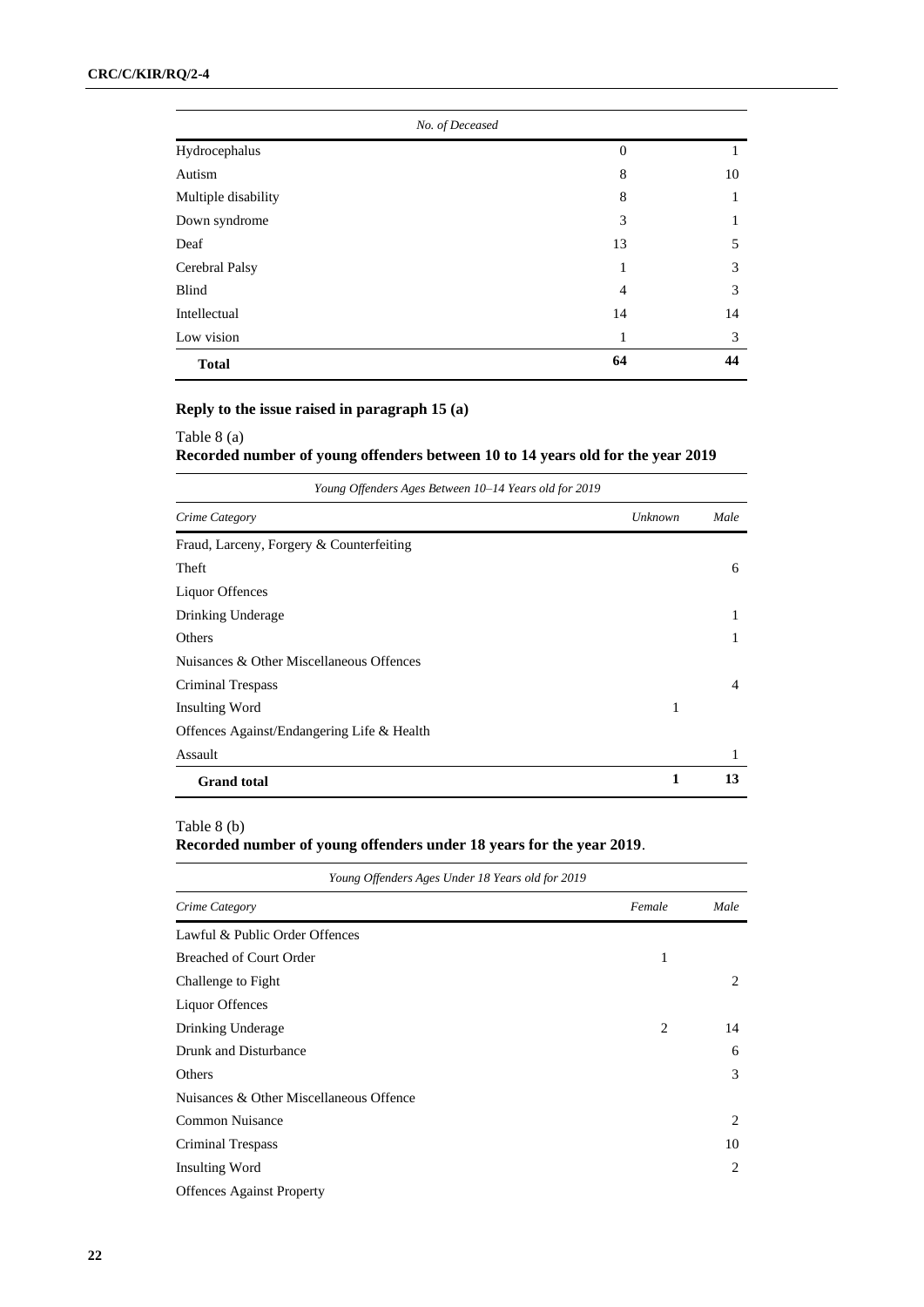| Young Offenders Ages Under 18 Years old for 2019 |        |      |  |  |  |  |  |
|--------------------------------------------------|--------|------|--|--|--|--|--|
| Crime Category                                   | Female | Male |  |  |  |  |  |
| Damaging Property                                |        | 2    |  |  |  |  |  |
| Offences against/Endangering Life & Health       |        |      |  |  |  |  |  |
| Assault                                          |        | 8    |  |  |  |  |  |
| Cruelty to Children                              |        |      |  |  |  |  |  |
| Serious Traffic Offences                         |        |      |  |  |  |  |  |
| <b>Careless Driving</b>                          |        |      |  |  |  |  |  |
| Drunk and Driving                                |        |      |  |  |  |  |  |
| <b>Sexual Offences</b>                           |        |      |  |  |  |  |  |
| Abduction                                        |        |      |  |  |  |  |  |
| <b>Grand</b> total                               | 3      | 53   |  |  |  |  |  |

## Table 8 (c)

## **Recorded number of victims between 10 to 14 years for the year 2019**

| Victims Ages Between 10-14 Years old for 2019 |                |      |  |  |  |  |
|-----------------------------------------------|----------------|------|--|--|--|--|
| Crime Category                                | Female         | Male |  |  |  |  |
| Liquor Offences                               |                |      |  |  |  |  |
| Drunk and Disturbance                         |                | 1    |  |  |  |  |
| Nuisances & Other Miscellaneous Offences      |                |      |  |  |  |  |
| <b>Criminal Trespass</b>                      |                | 1    |  |  |  |  |
| Inciting Dogs to Attack                       |                | 1    |  |  |  |  |
| Offences Against/Endangering Life & Health    |                |      |  |  |  |  |
| Assault                                       | 6              | 9    |  |  |  |  |
| Cruelty to Children                           | $\overline{c}$ | 1    |  |  |  |  |
| Wounding                                      |                | 1    |  |  |  |  |
| Serious Traffic Offences                      |                |      |  |  |  |  |
| <b>Careless Driving</b>                       | 1              |      |  |  |  |  |
| <b>Reckless Driving</b>                       | 1              | 1    |  |  |  |  |
| <b>Sexual Offences</b>                        |                |      |  |  |  |  |
| Abduction                                     | 1              |      |  |  |  |  |
| <b>Indecent Assault</b>                       | 5              |      |  |  |  |  |
| Rape                                          | 3              |      |  |  |  |  |
| <b>Grand</b> total                            | 19             | 15   |  |  |  |  |

## Table 8 (d)

# **Recorded number of victims under 18 years for the year 2019**

| Victims Ages Under 18 Years Old For 2019 |         |   |        |      |  |  |  |  |  |  |
|------------------------------------------|---------|---|--------|------|--|--|--|--|--|--|
| Crime Category                           | Unknown |   | Female | Male |  |  |  |  |  |  |
| Liquor Offences                          |         |   |        |      |  |  |  |  |  |  |
| Drunk and Disturbance                    |         | 1 |        |      |  |  |  |  |  |  |
| Nuisances & Other Miscellaneous Offences |         |   |        |      |  |  |  |  |  |  |
| Criminal Trespass                        |         |   |        |      |  |  |  |  |  |  |
| Inciting Dogs to Attack                  |         |   |        |      |  |  |  |  |  |  |
| Insulting Word                           |         |   |        |      |  |  |  |  |  |  |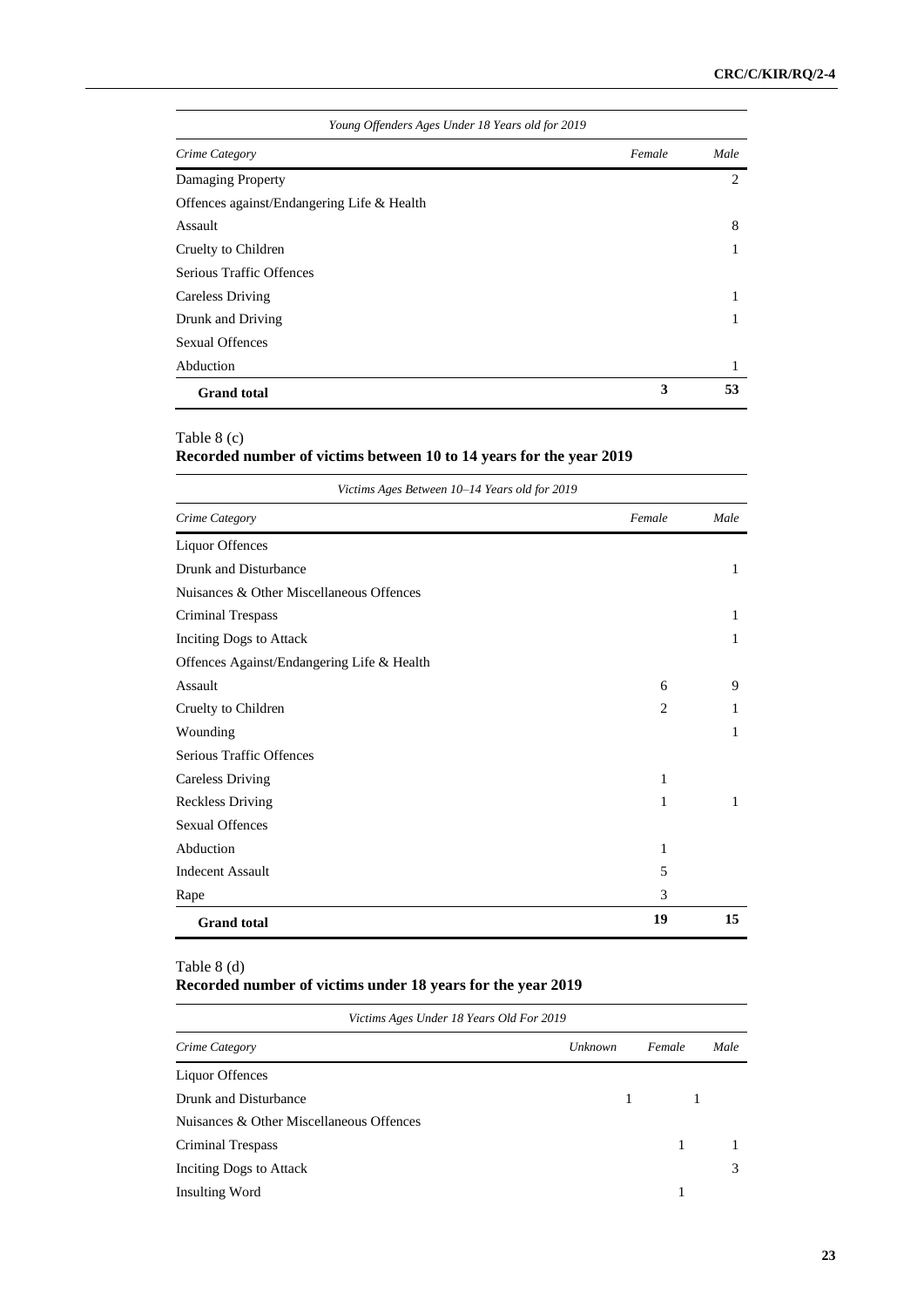| Victims Ages Under 18 Years Old For 2019   |                |        |                |  |  |  |  |  |  |  |
|--------------------------------------------|----------------|--------|----------------|--|--|--|--|--|--|--|
| Crime Category                             | Unknown        | Female | Male           |  |  |  |  |  |  |  |
| Offences Against/Endangering Life & Health |                |        |                |  |  |  |  |  |  |  |
| Assault                                    |                | 16     | 15             |  |  |  |  |  |  |  |
| Assault Causing Actual Bodily Harm         |                | 1      |                |  |  |  |  |  |  |  |
| Cruelty to Children                        |                | 6      | 3              |  |  |  |  |  |  |  |
| Sudden Death                               |                |        | 1              |  |  |  |  |  |  |  |
| Wounding                                   |                |        | 1              |  |  |  |  |  |  |  |
| Serious Traffic Offences                   |                |        |                |  |  |  |  |  |  |  |
| <b>Careless Driving</b>                    |                | 3      | 3              |  |  |  |  |  |  |  |
| Dangerous Driving Causing Death            |                |        | $\overline{c}$ |  |  |  |  |  |  |  |
| <b>Reckless Driving</b>                    |                | 1      | 1              |  |  |  |  |  |  |  |
| <b>Sexual Offences</b>                     |                |        |                |  |  |  |  |  |  |  |
| Abduction                                  |                | 1      |                |  |  |  |  |  |  |  |
| <b>Attempted Rape</b>                      |                | 1      |                |  |  |  |  |  |  |  |
| Defilement                                 |                | 1      |                |  |  |  |  |  |  |  |
| <b>Indecent Assault</b>                    |                | 8      |                |  |  |  |  |  |  |  |
| Rape                                       | $\overline{c}$ | 7      |                |  |  |  |  |  |  |  |
| <b>Grand</b> total                         | $\mathbf{2}$   | 48     | 31             |  |  |  |  |  |  |  |

#### **Reply to the issue raised in paragraph 15 (b)**

104. The CP unit of the KPS reported a total number of 12 cases involving child perpetrators in BTC that have been referred to diversion programmes for 2020; 8 have been completed and 4 are ongoing.

105. The diversion programme consists of counselling and setting ground rules or certain conditions which the child has to observe to give them the opportunity to avoid a court case or a tainted police record. These diversion programmes are led by the CP along with a pastor or catechist depending on the religion of the child, and a Social Welfare or Youth Officer, depending on the circumstances of the case. The programme monitors the child on a monthly basis. The child has to conform with a 10:00 pm curfew and good attendance at school among other requirements. The most difficult cases are referred to court.

106. Throughout the years, it is known for the number of child offenders to peak usually during long holidays such as Independence week, school term breaks or Christmas holidays.

#### **Reply to the issue raised in paragraph 15 (c)**

107. Both in the High Court and Magistrate Court, a young offender could only be given a day to be arrested and bailed out same day. In most cases, the child offender awaits trial at home and a police officer usually escorts them directly to court.

#### **Reply to the issue raised in paragraph 15 (d)**

108. See the table below for statistical data on children serving sentences in detention, and the length of the sentences in different locations across the islands of Kiribati. There are three main prison camps: one in Bairiki and another in Betio on South Tarawa; the third on Christmas Island.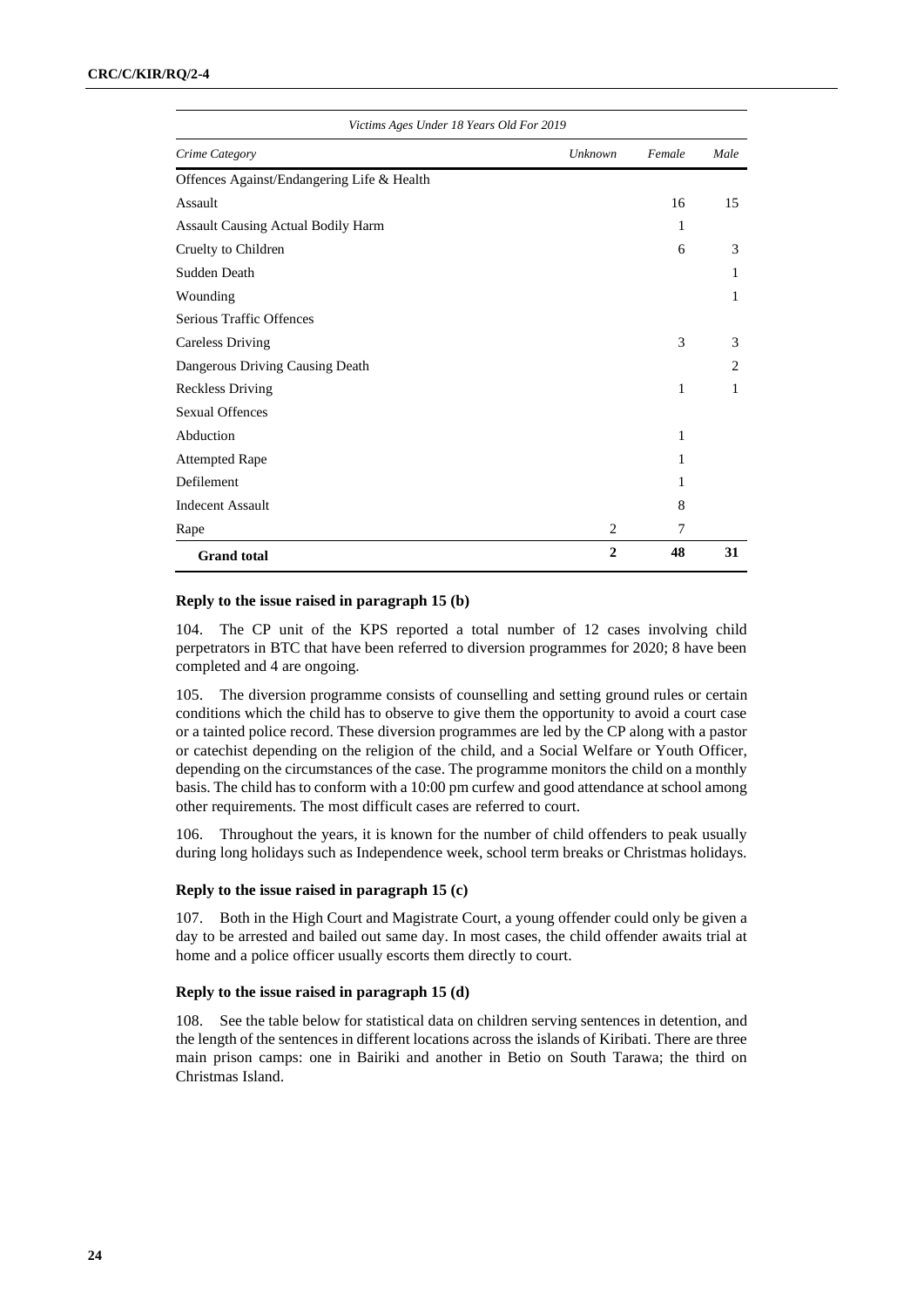|      | No of<br>detained |                      |      |                                                                            |                         |                 |
|------|-------------------|----------------------|------|----------------------------------------------------------------------------|-------------------------|-----------------|
| Year | children          | Age                  | Sex  | Type of offence                                                            | Sentence                | Prison          |
| 2016 |                   | $1 \t17 \text{ yrs}$ | Male | Attempt to steal,<br>Damaging property<br>and Criminal<br>trespass         | 1 yr 7 months           | <b>Betio</b>    |
|      | 1                 | 17                   | Male | Damaging property,<br>Criminal trespass                                    | 6 months                | <b>Betio</b>    |
|      | 1                 | 17                   | Male | Criminal trespass                                                          | 6 months                | Christmas       |
|      | $\mathbf{1}$      | 17                   | Male | Throwing object,<br>resisting arrest and<br>escape from custody.           | 1 year                  | Christmas       |
|      | 2016 Total: 4     |                      |      |                                                                            |                         |                 |
| 2017 | 1                 | 17                   | Male | Criminal trespass $\&$<br>Drunk underage                                   | 3 weeks                 | Tabuaeran       |
|      | 1                 | 17                   | Male | Criminal trespass $\&$<br>Drunk under age                                  | 5 months                | Christmas       |
|      | $\mathbf{1}$      | 17                   | Male | Drunk underage                                                             | 1 week                  | Abaiang         |
|      | 1                 | 17                   | Male | Drunk and disorder,<br>Drunk underage                                      | 1 month/Fine<br>\$10.00 | North<br>Tarawa |
|      | $\mathbf{1}$      | 17                   | Male | Criminal trespass,<br>Drunk underage,<br>Damaging property<br>and Shouting | 1 year                  | <b>Betio</b>    |
|      | $\mathbf{1}$      | 17                   | Male | Drunk underage and<br>Criminal trespass                                    | 3 months                | Nonouti         |
|      | 2017 Total: 6     |                      |      |                                                                            |                         |                 |
| 2018 | 1                 | 17                   | Male | Criminal trespass,<br>drunk underage,<br>Damaging property<br>and Shouting | 1 year                  | <b>Betio</b>    |
|      | $\mathbf{1}$      | 17                   | Male | Drunk underage                                                             | 6 months                | <b>Betio</b>    |
|      | $\mathbf{1}$      | 17                   | Male | Drunk underage,<br>escape from Custody                                     | 3 years                 | <b>Betio</b>    |
|      | 1                 | 17                   | Male | Drunk underage,<br>drunk and disorder                                      | 6 months<br>\$50.00     | Betio           |
|      | $\mathbf{1}$      | 17                   | Male | Consuming liquor                                                           | 2 weeks<br>\$500.00     | <b>Betio</b>    |
|      | 1                 | 16                   | Male | Consuming liquor                                                           | 2 months<br>\$500.00    | Christmas       |

## Table 9 **Record of young offenders showing age, sex, type of offence and the length of sentence served in detention for the period 2016 to 2020**

**2018 Total: 6**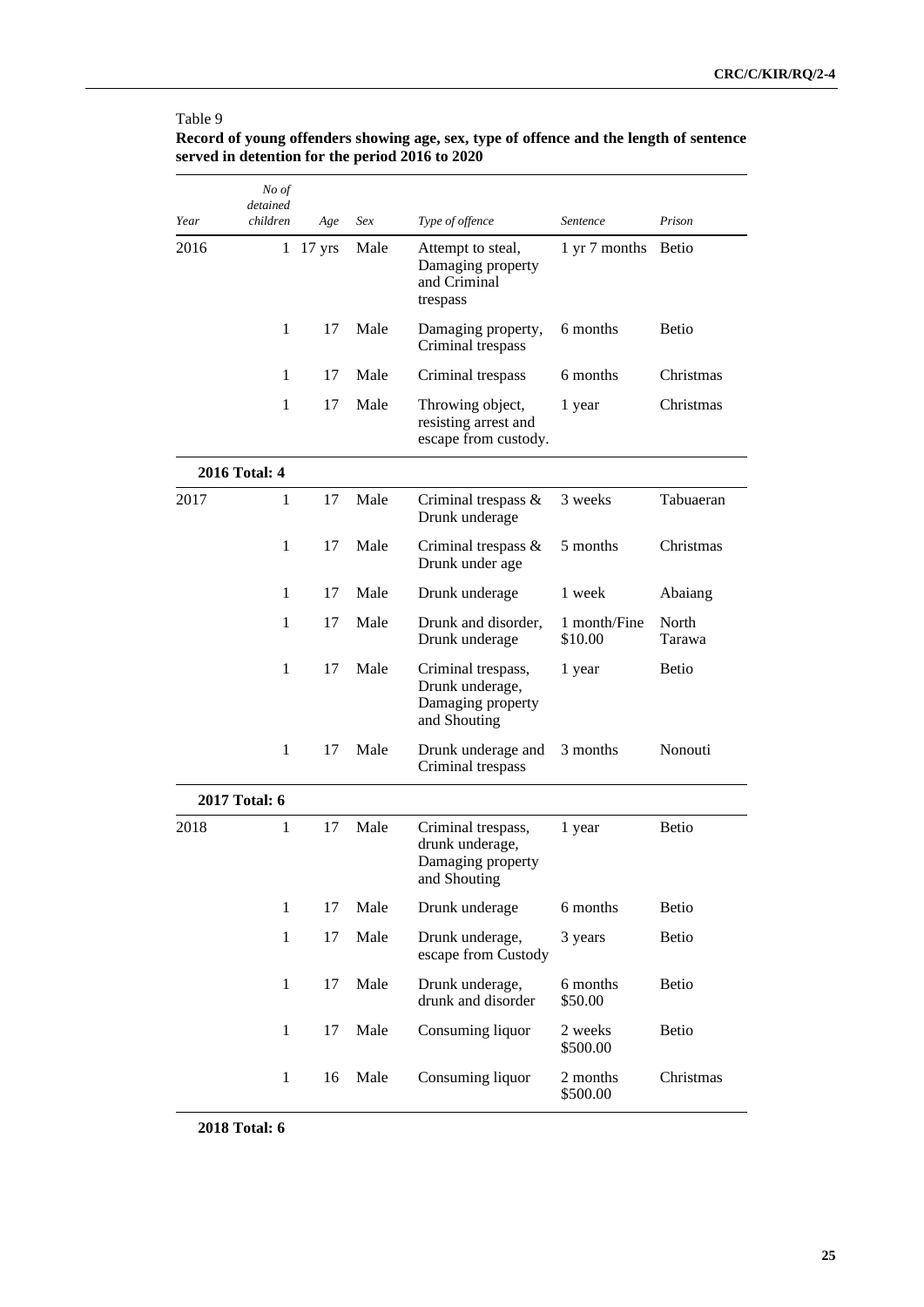| Year | No of<br>detained<br>children | Age | <i>Sex</i> | Type of offence                        | <i>Sentence</i> | Prison       |
|------|-------------------------------|-----|------------|----------------------------------------|-----------------|--------------|
| 2019 |                               | 18  | Male       | Criminal trespass                      | 6 months        | <b>Betio</b> |
|      | 1                             | 18  | Male       | Drunk underage,<br>escape from Custody | 3 years         | <b>Betio</b> |
|      | <b>2019 Total: 2</b>          |     |            |                                        |                 |              |
| 2020 | N <sub>i</sub>                | Nil | Nil        | Ni1                                    | Nil             |              |

#### **Reply to the issue raised in paragraph 16**

109. It is reported in the *Kiribati Voluntary National Review and Kiribati Development Plan* (KDP) *Mid-Term Review 2018* (VNR), a special SDG Taskforce was established with members selected from among the Development Coordination Committee (DCC) followed by an intensive consultation period with all stakeholders. Each partner was educated on the importance of the SDGs, data collection, and the timeline for the review. Stakeholder consultations identified issues with capacity constraints; competing priorities; stakeholder engagement; lack of alignment between the national, regional and global indicator sets; insufficient resources; baseline data issues; and poor capacity to collect and analyse data.

110. Although the national planning documents, such as KV20, have gone through extensive consultation process including visits to the outer islands communities, time and resource constraints during the review resulted in limited coverage of the outer islands and youth groups, this is taken into consideration for future reviews to provide better coverage, to ensure on one is left behind.

111. The VNR showed that Kiribati Vision in 20 Years (KV20), the KDP and SDG has several areas of indicator fragmentation and poor data collection, as well as highlighting the fact that some global, regional and national indicators are beyond government's capability to effectively monitor. Consequently, national goals and indicators will be realigned for the second half of the four-year term of the KDP. The VNR further stated that with the developing framework for the KV20, there is substantial scope to further reduce fragmentation of planning documents and indicators.

112. The VNR also highlighted a number of policy commitments to achieve SDG targets for inclusive growth such as: the new policy for persons living with disability which aims to protect and safeguard their interests and inclusivity; the youths policy to ensure all youth inclusively are developed to contribute effectively to nation development through sports, culture-based arts, talents, volunteer youth work, etc.; the gender policy addressing women and children needs for safe environments, women's economic empowerment, and increased participation in leadership and decision making.

#### **Reply to the issue raised in paragraph 17**

113. Refer to data provided in Part III.

#### **Reply to the issue raised in paragraph 18**

114. Climate Change and Sea Level Rise remain one of the most pressing issues for Kiribati. The Kiribati Joint Implementation Plan 2014–2022 (KJIP) considers the needs and vulnerabilities of children in all climate change and disaster risk management planning. The OB has developed a revised KJIP (2019–2028) mainstreaming actions which are genderresponsive and disability-inclusive. At the local government level, this is reflected through the Whole of Island Approach which is an integrated approach towards addressing climate change vulnerabilities across Kiribati.

115. Priority must be placed towards supporting children with disabilities to attend mainstream schools. As children with disabilities may have special needs to access schools, the State may want to consider providing additional financial support or in-kind support to ensure access education for children with disabilities across their school age. This would also